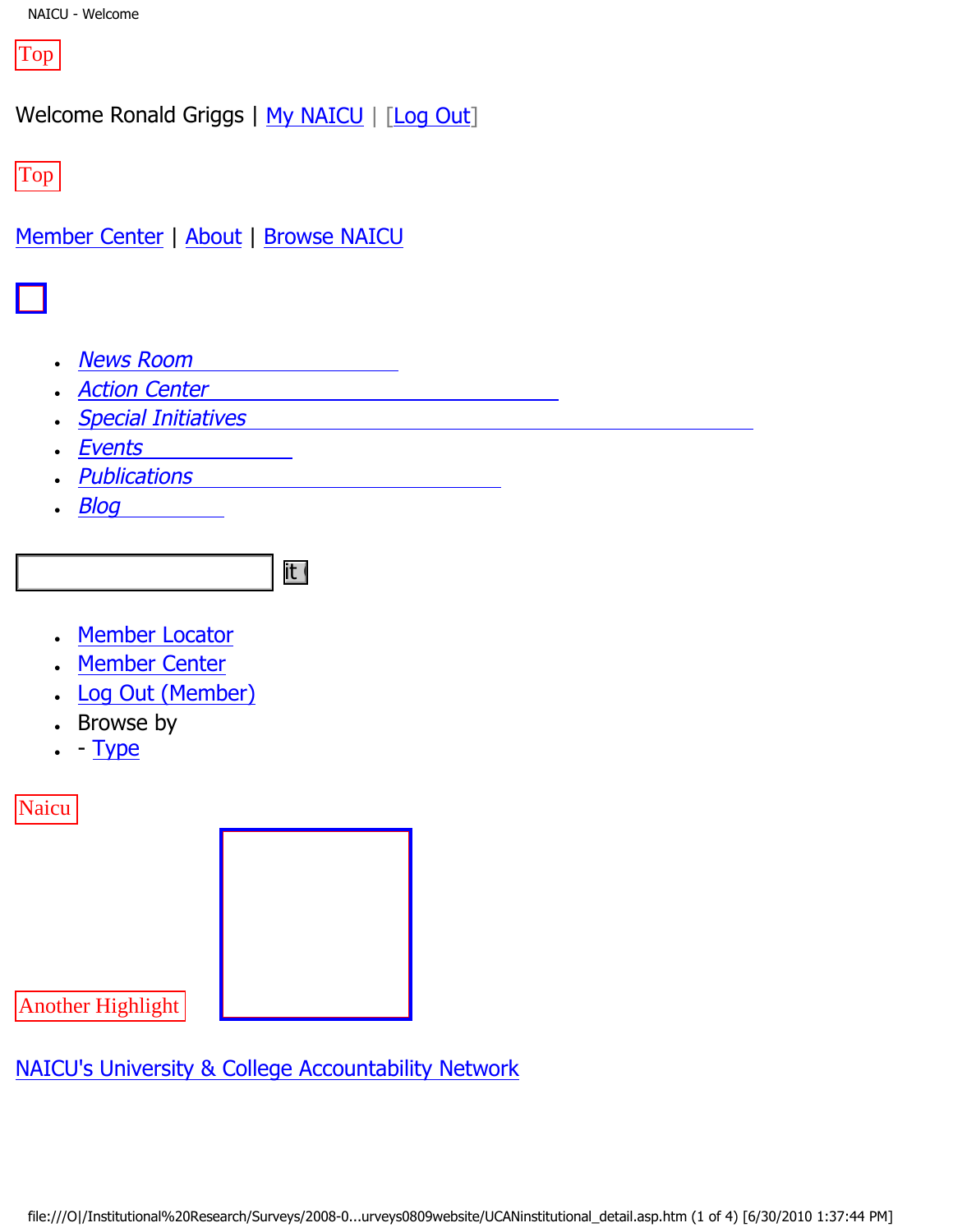NAICU - Welcome

[Read More](http://www.ucan-network.org/)

Another Highlight

[Home](file:///) Arrow [Member Center](file:///member_center/) Arrow [Member Detail](file:///member_center/id.432/member_detail.asp) Arrow Institutional Detail Arrow

Welcome Kenyon College

 $\Box$ 

Thank you for your participation in the University and College Accountability Network (UCAN).

You may complete the data, narrative, and Web link entries over a number of sessions. What you have entered, even if incomplete, will be saved when you exit. Visit the [U-](http://www.ucan-network.org/)[CAN Web site](http://www.ucan-network.org/) for additional background on the project, including an FAQ page that will provide answers to most general questions. Also available on line are [detailed instructions](file:///u-caninstructions) [and guidance](file:///u-caninstructions) on entering both the data elements and the narrative/Web link elements. By publishing your profile, you agree to the [Terms of Use.](http://www.ucan-network.org/id.10,id2.656/default.asp)

For issues or questions not covered, please e-mail us at [ucan@naicu.edu](mailto:ucan@naicu.edu), or call 1-866-281- 8662 (Mon - Fri 8:00am - 6:00pm Eastern). Be sure to [visit the U-CAN blog](http://ucan-network.blogspot.com/) for news, updates and information.

**NOTE: You must check the "Update for 2008?" box below in order to toggle the form to reflect the new dates for the June/July 2008 update.**

**Update for 2008? Yes Step 1: About Our Institution** [View Details](file:///member_center/id.432/institutional_step1.asp) **Step 2: About Our Students** [View Details](file:///member_center/id.432/institutional_step2.asp) file:///O|/Institutional%20Research/Surveys/2008-0...urveys0809website/UCANinstitutional\_detail.asp.htm (2 of 4) [6/30/2010 1:37:44 PM]✔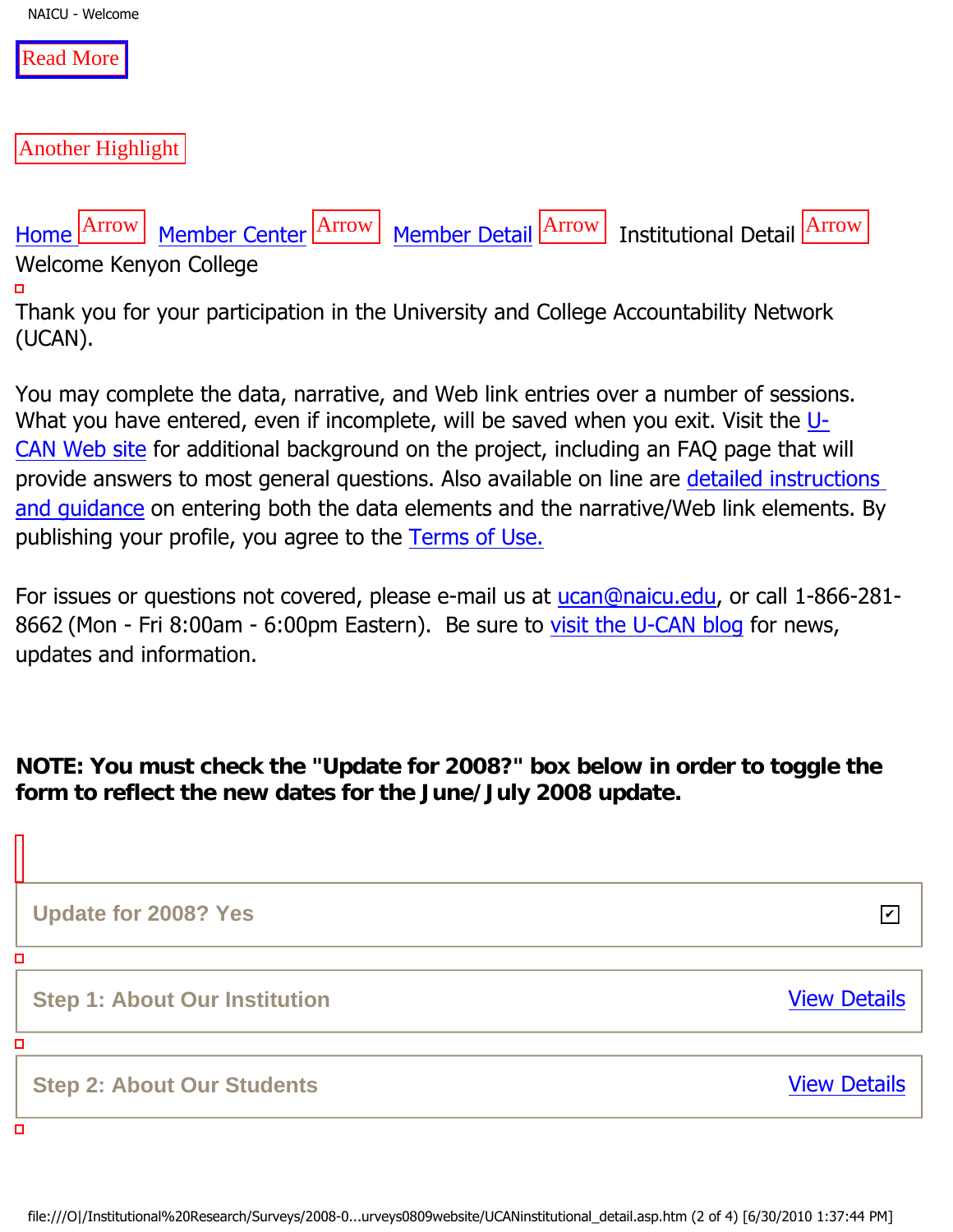| <b>Step 3: About Our Graduates</b>                                                                                             | <b>View Details</b> |
|--------------------------------------------------------------------------------------------------------------------------------|---------------------|
| о                                                                                                                              |                     |
| <b>Step 4: What Students Pay</b>                                                                                               | <b>View Details</b> |
| о                                                                                                                              |                     |
| <b>Step 5: About Our Faculty</b>                                                                                               | <b>View Details</b> |
| о                                                                                                                              |                     |
| <b>Step 6: Campus Life</b>                                                                                                     | <b>View Details</b> |
| о                                                                                                                              |                     |
| <b>Preview your member page:</b><br>Page 1<br>Page 2                                                                           |                     |
| о                                                                                                                              |                     |
| <b>Final: Publish your profile</b>                                                                                             | <b>Publish</b>      |
| Your live profile page is:<br>http://members.ucan-network.org/kenyon<br>Total Profile Page Hits (since October 18, 2007): 1153 |                     |
| Footer                                                                                                                         |                     |

[\[News\]](file:///News_Room/default.asp) [Action Center] [\[Special Initiatives\]](file:///Special_Initiatives/default.asp) [[Events\]](file:///Events/default.asp) [[Publications\]](file:///Publications/default.asp)

Footer

[Member center](file:///Member_Center/default.asp) [About](file:///about/default.asp) [Browse NAICU](file:///Browse_NAICU/default.asp)

© 2008 National Association of Independent Colleges and Universities. All Rights Reserved.

1025 Connecticut Ave., N.W., Suite 700 Washington, DC 20036 (202) 785-8866, Fax - (202) 835-0003

Questions or comments? Contact [webmaster@naicu.edu](mailto:webmaster@naicu.edu).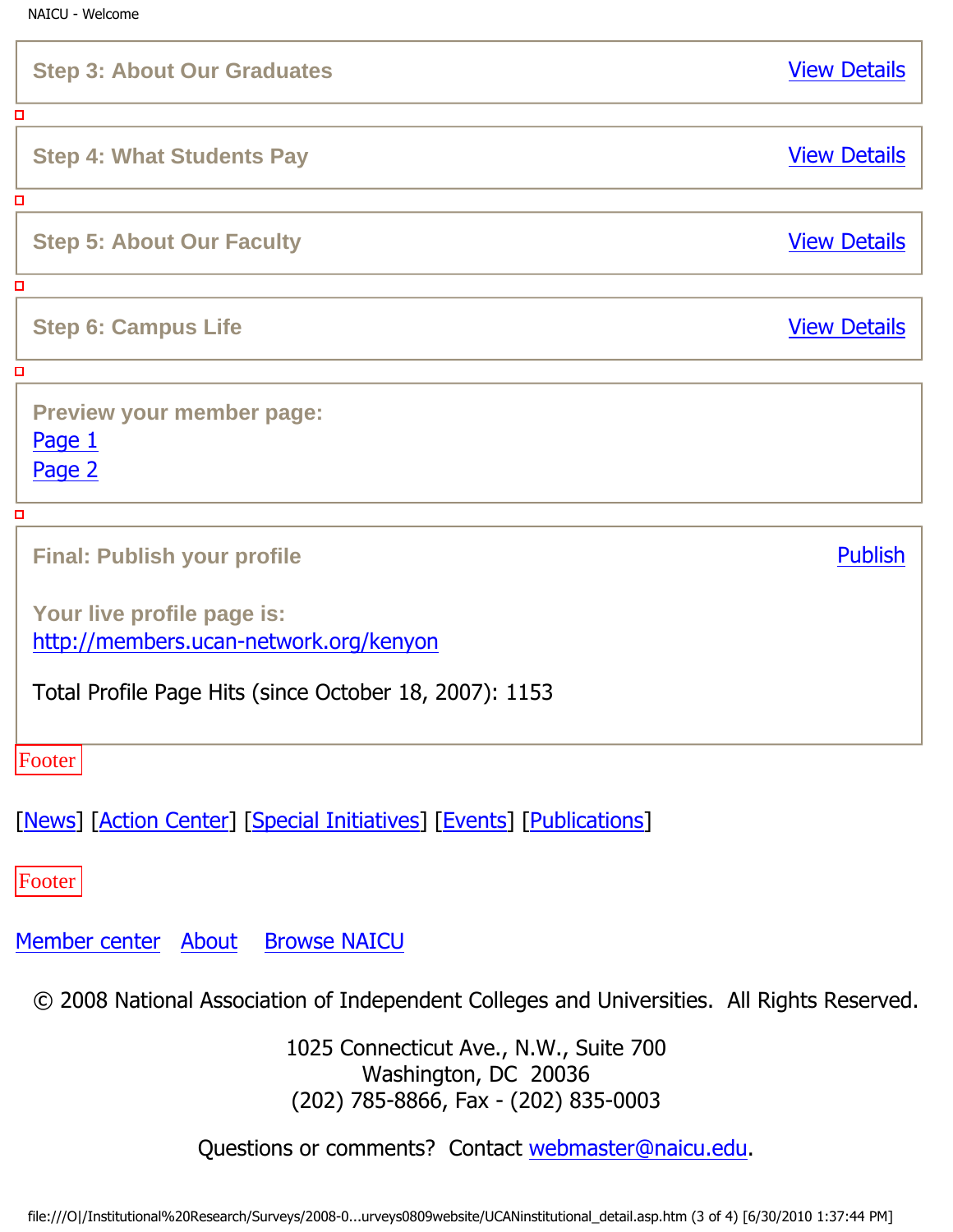[eResources](http://www.eresources.com/)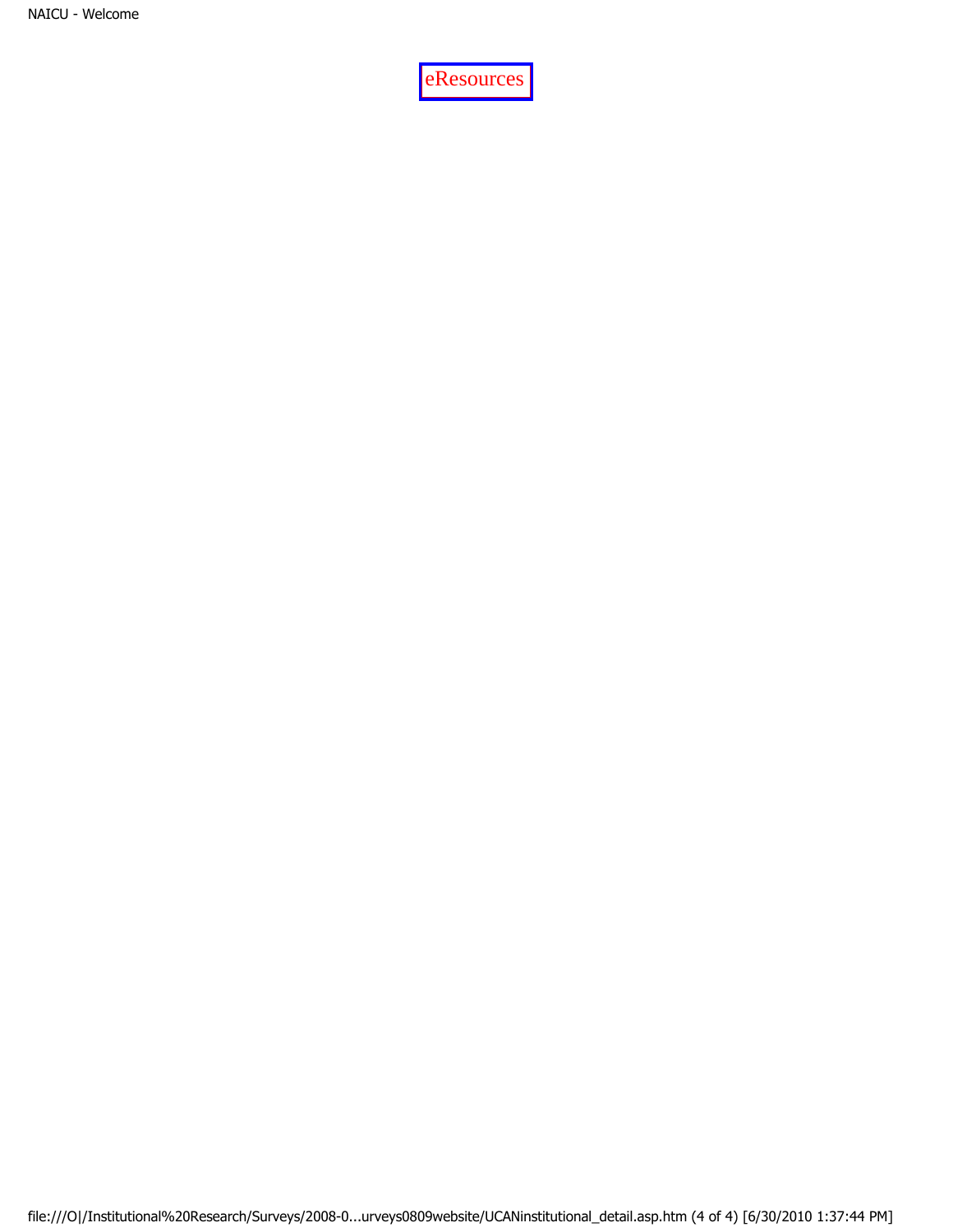Top

Welcome Ronald Griggs | [My NAICU](file:///My_NAICU/) | [\[Log Out](file:///My_NAICU/signout.asp)]

Top

[Member Center](file:///Member_Center/default.asp) | [About](file:///about/default.asp) | [Browse NAICU](file:///Browse_NAICU/default.asp)



- **[News Room](file:///news_room/default.asp)**
- **[Action Center](http://capwiz.com/naicu/home/)**
- **[Special Initiatives](file:///special_initiatives/default.asp)**
- **[Events](file:///events/default.asp)**
- **[Publications](file:///publications/default.asp)**
- **[Blog](file:///naicublog/default.asp)**



- [Member Locator](file:///member_center/memberLocator.asp)
- **[Member Center](file:///member_center/)**
- **[Log Out \(Member\)](file:///member_center/signout.asp)**
- Browse by
- $\cdot$  - [Type](file:///member_center/memberNews_byType.asp)

**Naicu** 



Another Highlight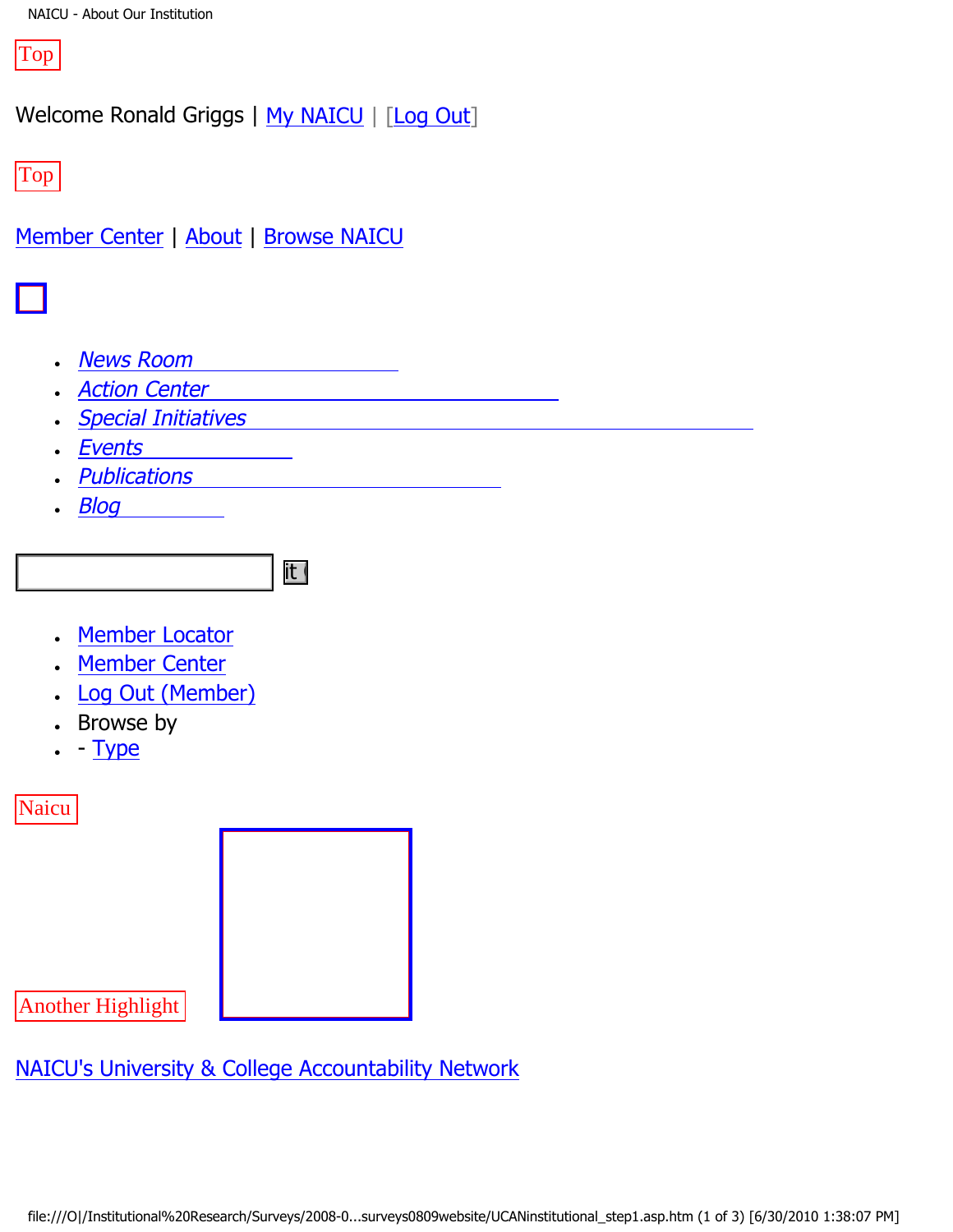| NAICU - About Our Institution |  |
|-------------------------------|--|
|                               |  |

| <b>Read More</b> |  |
|------------------|--|
|                  |  |

Another Highlight

| Member Center Arrow<br>Arrow<br>Home<br><b>About Our Institution</b>                                                                                                    | Arrow<br><b>Arrow</b><br><b>Institutional Detail</b><br><b>Member Detail</b>                                                                                                                                                                                                                            |  |
|-------------------------------------------------------------------------------------------------------------------------------------------------------------------------|---------------------------------------------------------------------------------------------------------------------------------------------------------------------------------------------------------------------------------------------------------------------------------------------------------|--|
| what is special about your institution.                                                                                                                                 | Enter a brief description (75 words maximum) of your institution, emphasizing its distinctive<br>qualities, mission, character, setting, etc. This introduction will appear prominently at the top<br>of your U-CAN profile, so it's important, in this narrative, to create an informative overview of |  |
| Would you like to enter a narrative<br>about your institution?                                                                                                          | $\bigcirc$ Yes<br>$\bigcirc$ No                                                                                                                                                                                                                                                                         |  |
| Kenyon College is<br><u>lana af tha natianla</u><br>Would you like to provide a URL<br>about what makes your institution<br>special?<br>Please enter the "What Makes Us | $\bigcirc$ Yes<br>$\bigcirc$ No                                                                                                                                                                                                                                                                         |  |
| Special" URL for your institution                                                                                                                                       | http://www.kenyon.edu/about.xml                                                                                                                                                                                                                                                                         |  |
| Please provide the footer information for your institution                                                                                                              |                                                                                                                                                                                                                                                                                                         |  |
| <b>Footer Street Address</b>                                                                                                                                            | Ransom Hall, Gambier, OH 43022-9623                                                                                                                                                                                                                                                                     |  |
| <b>Footer Phone Number</b>                                                                                                                                              | 740-427-5000                                                                                                                                                                                                                                                                                            |  |
| <b>Footer URL</b>                                                                                                                                                       | http://www.kenyon.edu                                                                                                                                                                                                                                                                                   |  |
| Update<br>Cancel<br>Footer                                                                                                                                              |                                                                                                                                                                                                                                                                                                         |  |
| [News] [Action Center] [Special Initiatives] [Events] [Publications]                                                                                                    |                                                                                                                                                                                                                                                                                                         |  |

Footer professors know the second contract of the second contract of the second contract of the second contract of th<br>In the second contract of the second contract of the second contract of the second contract of the second contr rooter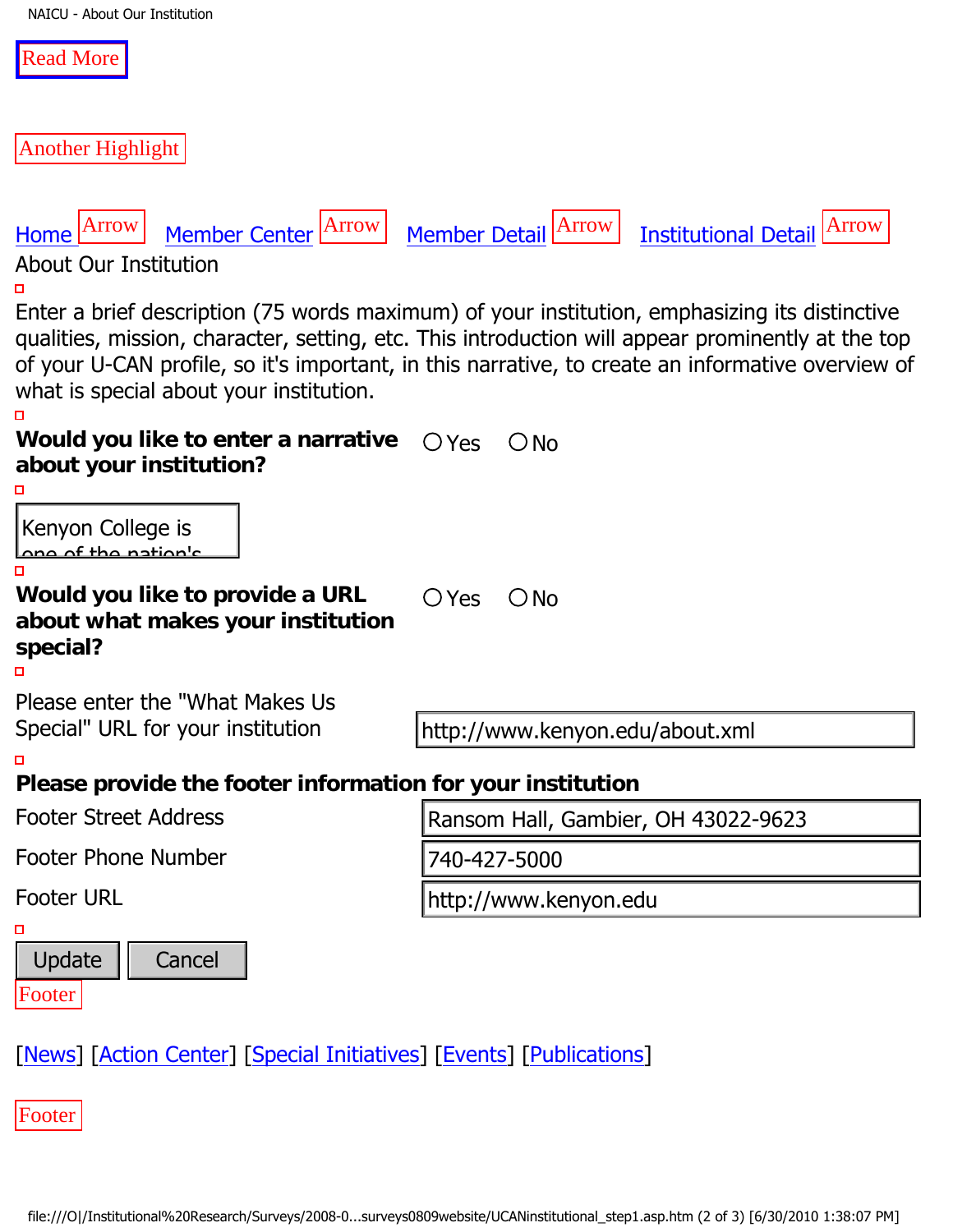[Member center](file:///Member_Center/default.asp) [About](file:///about/default.asp) [Browse NAICU](file:///Browse_NAICU/default.asp)

© 2008 National Association of Independent Colleges and Universities. All Rights Reserved.

1025 Connecticut Ave., N.W., Suite 700 Washington, DC 20036 (202) 785-8866, Fax - (202) 835-0003

Questions or comments? Contact [webmaster@naicu.edu](mailto:webmaster@naicu.edu).

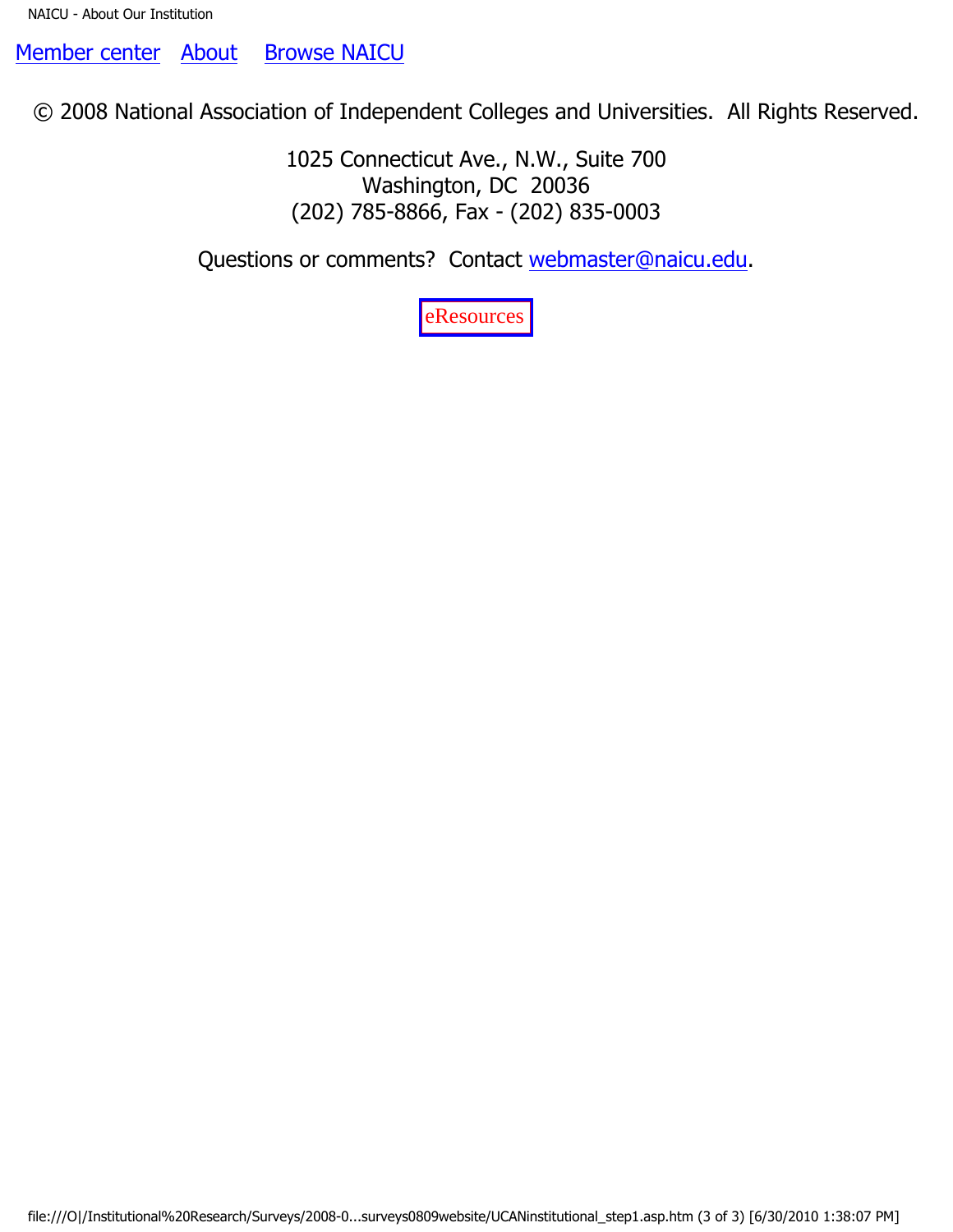Top

Welcome Ronald Griggs | [My NAICU](file:///My_NAICU/) | [\[Log Out](file:///My_NAICU/signout.asp)]

Top

[Member Center](file:///Member_Center/default.asp) | [About](file:///about/default.asp) | [Browse NAICU](file:///Browse_NAICU/default.asp)



- **[News Room](file:///news_room/default.asp)**
- **[Action Center](http://capwiz.com/naicu/home/)**
- **[Special Initiatives](file:///special_initiatives/default.asp)**
- **[Events](file:///events/default.asp)**
- **[Publications](file:///publications/default.asp)**
- **[Blog](file:///naicublog/default.asp)**



- [Member Locator](file:///member_center/memberLocator.asp)
- **[Member Center](file:///member_center/)**
- **[Log Out \(Member\)](file:///member_center/signout.asp)**
- Browse by
- $\cdot$  - [Type](file:///member_center/memberNews_byType.asp)

**Naicu** 



Another Highlight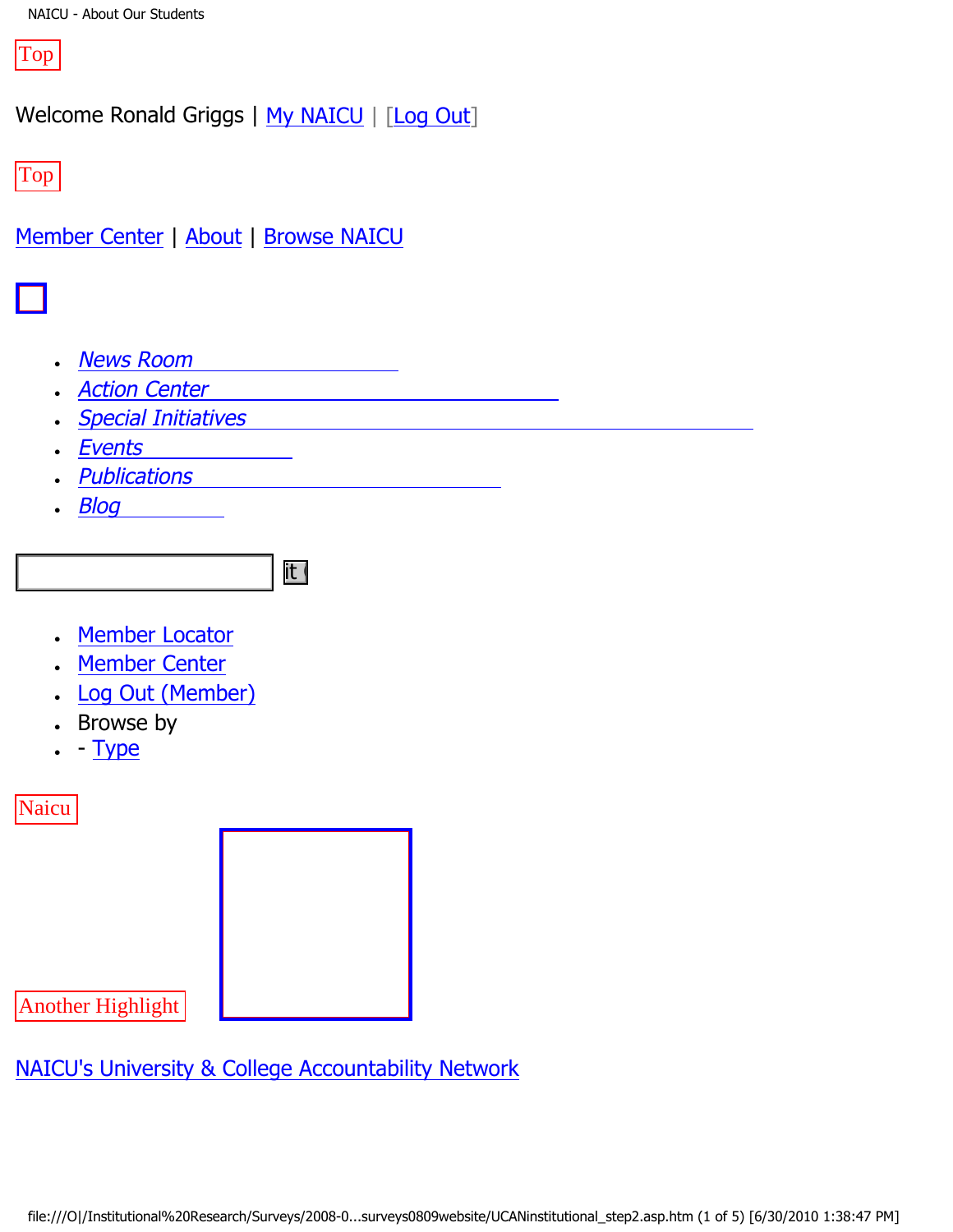#### [Read More](http://www.ucan-network.org/)

Another Highlight

[Home](file:///) Arrow [Member Center](file:///member_center/) Arrow [Member Detail](file:///member_center/id.432/member_detail.asp) Arrow [Institutional Detail](file:///member_center/id.432/institutional_detail.asp) Arrow About Our Students

 $\Box$ 

In this section, you will enter statistical information on your student body. In this and all following sections, clicking the "yes" button on any item will open details and data entry fields for the item. Note that if your entry for any numerical field in this or other sections will be zero, please enter "0" rather than "N/A."  $\Box$ 

# **Would you like to enter Admissions Data:**  $\bigcirc$  Yes

**Transfer Students:** Data for this section is for Fall 2007 Number of degree-seeking...

Transfer student applicants:

| Transfer student applicants:                                                                                                         | 112  |  |
|--------------------------------------------------------------------------------------------------------------------------------------|------|--|
| Transfer student admitted applicants:                                                                                                | 23   |  |
| Transfer student enrolled applicants:                                                                                                | 10   |  |
| First-time Students: Data for this section is for Fall 2007<br>Number of degree-seeking                                              |      |  |
| First-time student applicants:                                                                                                       | 4626 |  |
| First-time student admitted applicants:                                                                                              | 1352 |  |
| First-time student enrolled applicants:                                                                                              | 458  |  |
| Please select which test scores you would like to enter: Data for this section is for Fall<br>2007<br>OSAT                           |      |  |
| $O$ ACT                                                                                                                              |      |  |
|                                                                                                                                      |      |  |
|                                                                                                                                      |      |  |
| file:///O /Institutional%20Research/Surveys/2008-0surveys0809website/UCANinstitutional_step2.asp.htm (2 of 5) [6/30/2010 1:38:47 PM] |      |  |
|                                                                                                                                      |      |  |

| 112 |  |
|-----|--|
| 23  |  |
|     |  |

# $\bigcirc$  No

| <u> 112</u> |  |
|-------------|--|
|             |  |
| 23          |  |
|             |  |
| ιU          |  |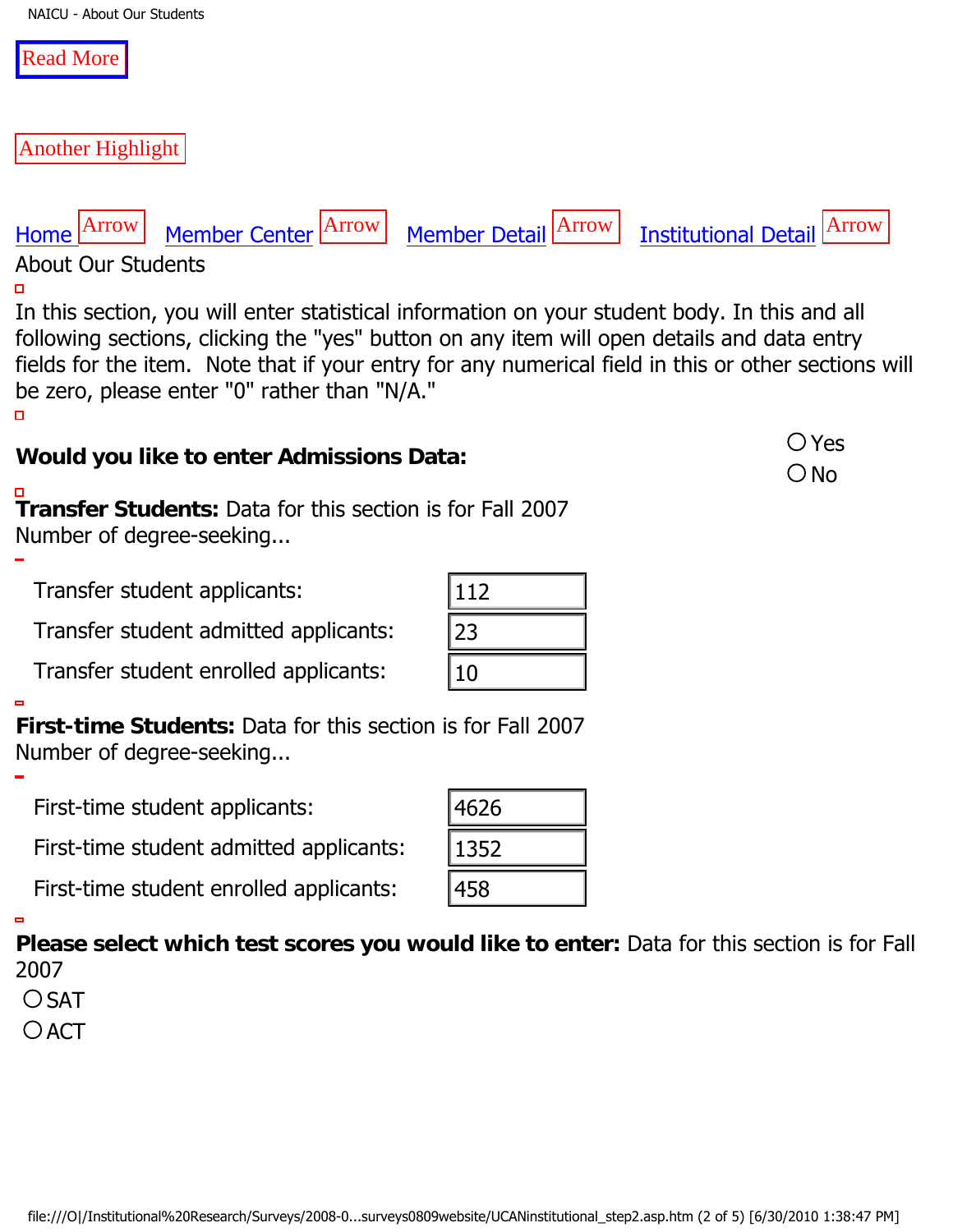| 25% score for ACT English:                                                                                                                                                                                          | 28               |                                 |
|---------------------------------------------------------------------------------------------------------------------------------------------------------------------------------------------------------------------|------------------|---------------------------------|
| 75% score for ACT English:                                                                                                                                                                                          | 38               |                                 |
| 25% score for ACT Math:                                                                                                                                                                                             | 26               |                                 |
| 75% score for ACT Math:                                                                                                                                                                                             | 31               |                                 |
| 25% score for ACT Reading:                                                                                                                                                                                          | 0                |                                 |
| 75% score for ACT Reading:                                                                                                                                                                                          | $\boldsymbol{0}$ |                                 |
| 25% score for ACT Science:                                                                                                                                                                                          | $\boldsymbol{0}$ |                                 |
| 75% score for ACT Science:                                                                                                                                                                                          | $\boldsymbol{0}$ |                                 |
| <b>ACT Narrative Content Area</b><br>$(15$ words max.)                                                                                                                                                              |                  |                                 |
| <b>Nould you like to enter the Average High School GPA of Freshmen:</b><br>Data for this section is for all degree-seeking, first-time, first-year (freshman) students who<br>ubmitted GPAs in Fall 2007            |                  | $\bigcirc$ Yes<br>$\bigcirc$ No |
| Please enter the Average High School GPA:                                                                                                                                                                           | 3.86             |                                 |
| <b>Nould you like to enter information about your Freshmen Class</b><br>Geographical Profile:<br>Data for this section is for Fall 2007<br>Please enter the total first-time degree seeking undergraduate students: |                  | $\bigcirc$ Yes<br>$\bigcirc$ No |
| From Ohio                                                                                                                                                                                                           | 68               |                                 |
| From all other states and US territories<br>combined:<br>From foreign countries:                                                                                                                                    | 372<br> 18       |                                 |
| Whose state or residence was unknown<br>or unreported:                                                                                                                                                              | $ 0\rangle$      |                                 |
| Please enter the total first-time degree<br>eeking undergraduate students:                                                                                                                                          | 458              |                                 |
| <b>Nould you like to enter Enrollment Information:</b>                                                                                                                                                              |                  | $\bigcirc$ Yes<br>$\bigcirc$ No |
| file:///O /Institutional%20Research/Surveys/2008-0surveys0809website/UCANinstitutional_step2.asp.htm (3 of 5) [6/30/2010 1:38:47 PM]                                                                                |                  |                                 |

### **Would you like to enter the Average High School GPA of Freshmen:** Yes

#### **Would you like to enter information about your Freshmen Class Geographical Profile:**

| 68  |  |
|-----|--|
| 372 |  |
| 18  |  |
|     |  |



# **Would you like to enter Enrollment Information:**  $\bigcirc$  Yes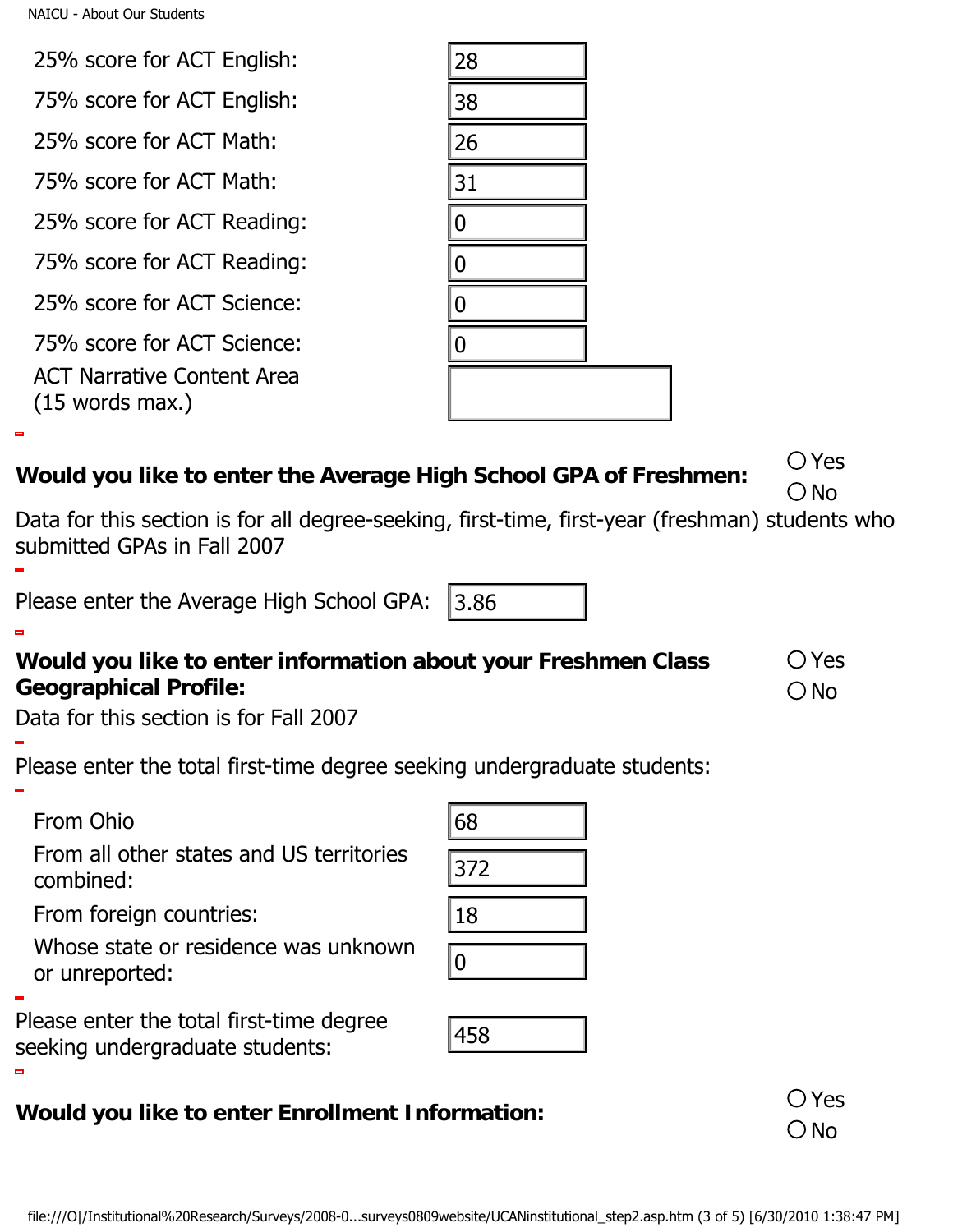NAICU - About Our Students

Data for this section is for Fall 2007

Please enter the number of...

| Full-time degree seeking<br>undergraduates:                                                                                           | 1653        |                                 |
|---------------------------------------------------------------------------------------------------------------------------------------|-------------|---------------------------------|
| Full-time graduate students:                                                                                                          | $ 0\rangle$ |                                 |
| Full time first professional students:                                                                                                | $ 0\rangle$ |                                 |
| Part-time degree seeking<br>undergraduates:                                                                                           | $ 0\rangle$ |                                 |
| Part-time graduate students:                                                                                                          | $ 0\rangle$ |                                 |
| Part time first professional students:                                                                                                | 0           |                                 |
| Vould you like to enter Gender Information:                                                                                           |             | $\bigcirc$ Yes<br>$\bigcirc$ No |
| ata for this section is for Fall 2007                                                                                                 |             |                                 |
| lease enter the number of full-time degree seeking PLUS part-time degree seeking                                                      |             |                                 |
| Undergraduate women:                                                                                                                  | 859         |                                 |
| Undergraduate men:                                                                                                                    | 794         |                                 |
| Vould you like to enter Diversity Information:                                                                                        |             | $\bigcirc$ Yes<br>$\bigcirc$ No |
| ata for this section is for Fall 2007                                                                                                 |             |                                 |
| lease enter the number of degree-seeking                                                                                              |             |                                 |
| "Race/Ethnicity Unknown"<br>undergraduates:                                                                                           | 58          |                                 |
| "Nonresident Aliens" undergraduates:                                                                                                  | 64          |                                 |
| "White, Non-Hispanic" undergraduates:                                                                                                 | 1347        |                                 |
| "Hispanic" undergraduates:                                                                                                            | 45          |                                 |
| "Asian or Pacific Islander"<br>undergraduates:                                                                                        | 76          |                                 |
| "American Indian or Alaska Native"<br>undergraduates:                                                                                 | 9           |                                 |
| "Black, Non-Hispanic" undergraduates:                                                                                                 | 64          |                                 |
| file:///O /Institutional%20Research/Surveys/2008-0…surveys0809website/UCANinstitutional_step2.asp.htm (4 of 5) [6/30/2010 1:38:47 PM] |             |                                 |

# **Would you like to enter Gender Information:**  $\bigcirc$  Yes

# **Would you like to enter Diversity Information:**  $\bigcirc$  Yes

| 58   |  |
|------|--|
| 64   |  |
| 1347 |  |
| 45   |  |
| 76   |  |
| 9    |  |
| 54   |  |

| PLUS part-tir |
|---------------|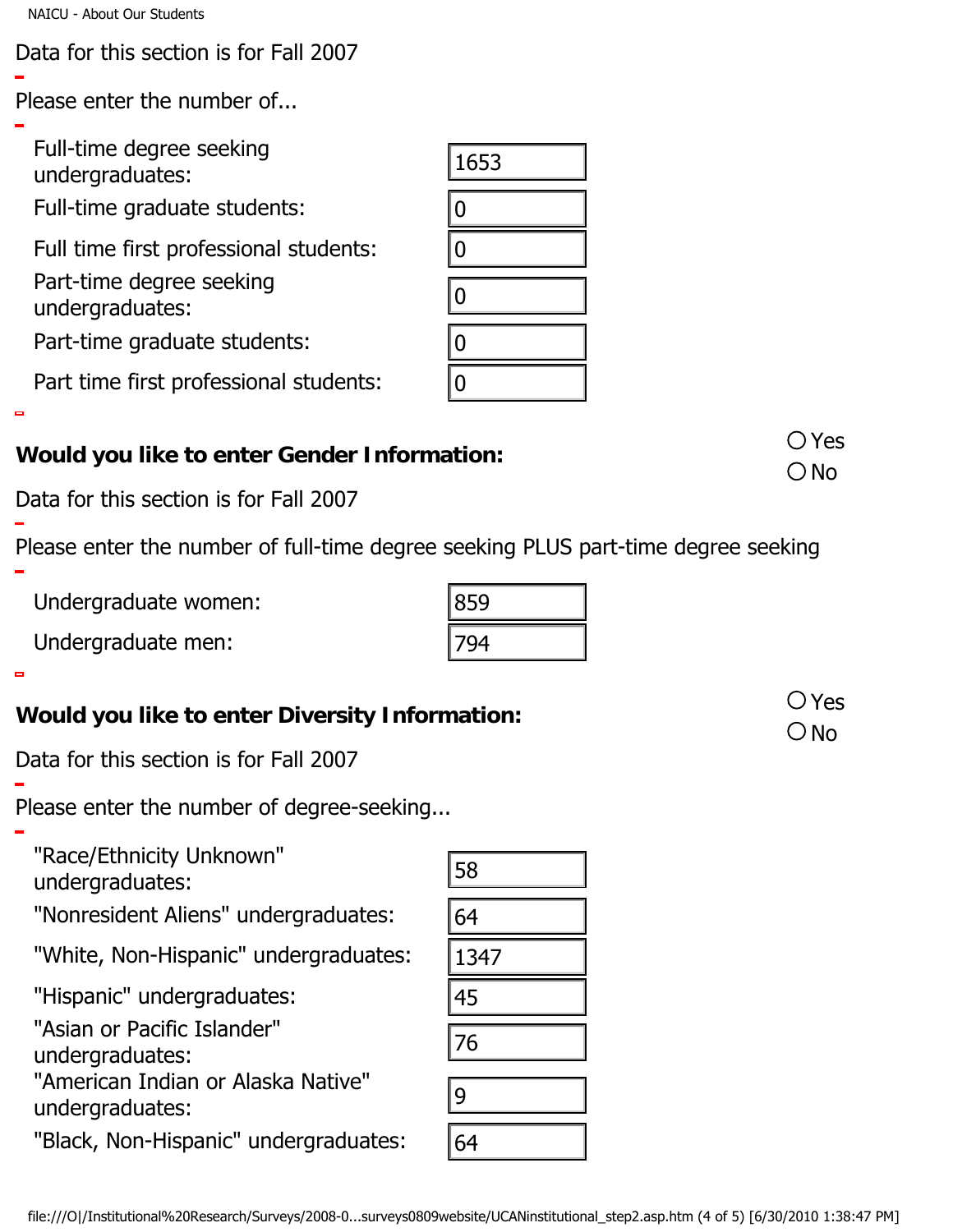$\blacksquare$ 

Freshman Returning For Sophomore Year:

Please enter the percentage of full-time,

| Please einer une percentage or fun-unle,<br>95<br>first-time bachelor's (or equivalent) degree-<br>seeking undergraduates entering your<br>institution in Fall 2006 (or the preceding<br>summer term) who enrolled in your<br>institution in Fall 2007:<br>о |                                 |
|--------------------------------------------------------------------------------------------------------------------------------------------------------------------------------------------------------------------------------------------------------------|---------------------------------|
| Would you like to provide a URL for more information about your<br>students?                                                                                                                                                                                 | $\bigcirc$ Yes<br>$\bigcirc$ No |
| Please enter the "For More About Our<br>http://www.kenyon.edu/x1658.xml<br>Students" URL:<br>□                                                                                                                                                               |                                 |
| Update<br>Cancel<br>Footer                                                                                                                                                                                                                                   |                                 |
| [News] [Action Center] [Special Initiatives] [Events] [Publications]                                                                                                                                                                                         |                                 |
| Footer                                                                                                                                                                                                                                                       |                                 |
| Member center About<br><b>Browse NAICU</b>                                                                                                                                                                                                                   |                                 |
| © 2008 National Association of Independent Colleges and Universities. All Rights Reserved.                                                                                                                                                                   |                                 |
| 1025 Connecticut Ave., N.W., Suite 700<br>Washington, DC 20036<br>(202) 785-8866, Fax - (202) 835-0003                                                                                                                                                       |                                 |
| Questions or comments? Contact webmaster@naicu.edu.                                                                                                                                                                                                          |                                 |
| eResources                                                                                                                                                                                                                                                   |                                 |
|                                                                                                                                                                                                                                                              |                                 |
|                                                                                                                                                                                                                                                              |                                 |
| file:///O /Institutional%20Research/Surveys/2008-0surveys0809website/UCANinstitutional_step2.asp.htm (5 of 5) [6/30/2010 1:38:47 PM]                                                                                                                         |                                 |
|                                                                                                                                                                                                                                                              |                                 |
|                                                                                                                                                                                                                                                              |                                 |

| Would you like to enter Freshmen Returning for Sophomore Year |  |
|---------------------------------------------------------------|--|
| Information:                                                  |  |

| Ç. | ) Yes           |
|----|-----------------|
|    | <sup>)</sup> No |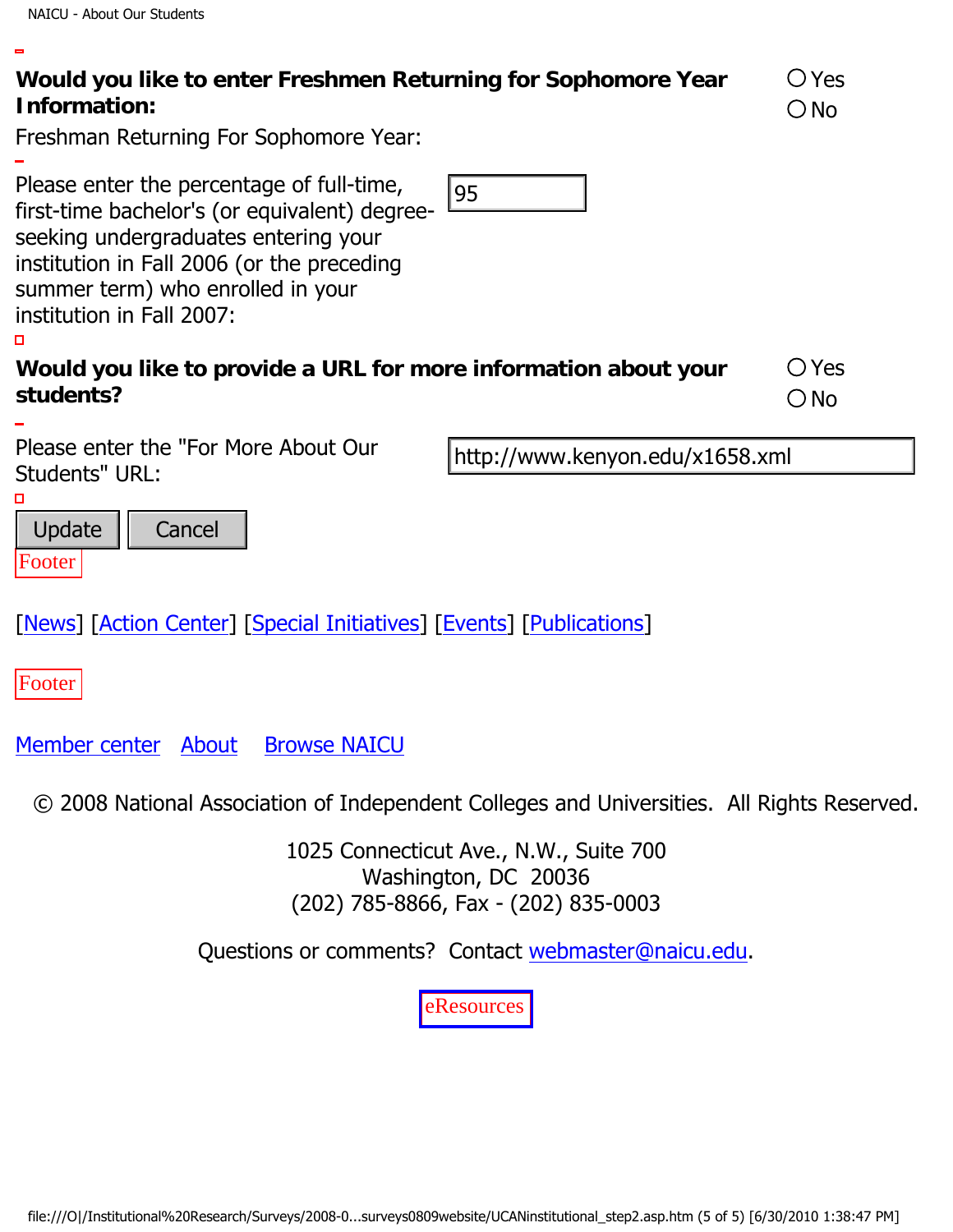Top

Welcome Ronald Griggs | [My NAICU](file:///My_NAICU/) | [\[Log Out](file:///My_NAICU/signout.asp)]

Top

[Member Center](file:///Member_Center/default.asp) | [About](file:///about/default.asp) | [Browse NAICU](file:///Browse_NAICU/default.asp)



- **[News Room](file:///news_room/default.asp)**
- **[Action Center](http://capwiz.com/naicu/home/)**
- **[Special Initiatives](file:///special_initiatives/default.asp)**
- **[Events](file:///events/default.asp)**
- **[Publications](file:///publications/default.asp)**
- **[Blog](file:///naicublog/default.asp)**



- [Member Locator](file:///member_center/memberLocator.asp)
- **[Member Center](file:///member_center/)**
- **[Log Out \(Member\)](file:///member_center/signout.asp)**
- Browse by
- $\cdot$  - [Type](file:///member_center/memberNews_byType.asp)

**Naicu** 



Another Highlight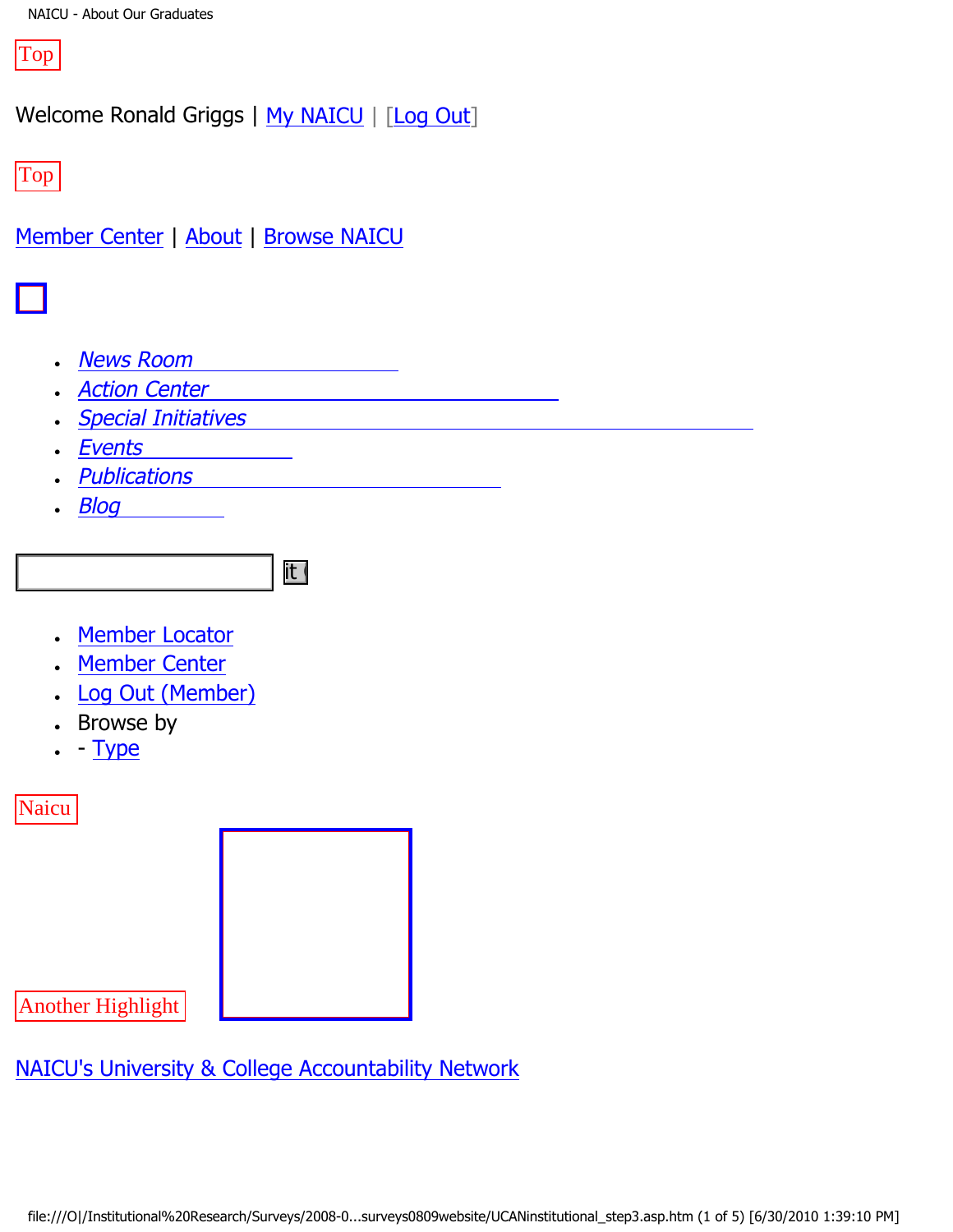#### [Read More](http://www.ucan-network.org/)

#### Another Highlight

About Our Graduates

**Information:** 

п

 $\Box$ 

 $\Box$ 



This section provides a statistical and anecdotal overview of your graduates.

**Would you like to enter Percentage of Students Who Graduate** 

[Home](file:///) Arrow [Member Center](file:///member_center/) Arrow [Member Detail](file:///member_center/id.432/member_detail.asp) Arrow [Institutional Detail](file:///member_center/id.432/institutional_detail.asp) Arrow

1

| <u>MINUS dilowable exclusions:</u>                                                                                                     | 424                                                                                                                                  |
|----------------------------------------------------------------------------------------------------------------------------------------|--------------------------------------------------------------------------------------------------------------------------------------|
| Who completed the program in four<br>years or less (by August 31, 2005):                                                               | 349                                                                                                                                  |
| Who completed the program in more<br>than four years but in five years or less<br>(after August 31, 2005 and by August 31,<br>$2006$ : | 7                                                                                                                                    |
| Who completed the program in more<br>than five years but in six years or less<br>(after August 31, 2006 and by August 31,<br>$2007$ :  | $ 1\rangle$                                                                                                                          |
| Who completed the program within six<br>years (by August 31, 2007):                                                                    | 357                                                                                                                                  |
| Percentage of Students Narrative Content<br>Area (25 words max.):                                                                      |                                                                                                                                      |
| Please select which Life After College Links you would like to provide:<br>$\boxdot$ Internships                                       |                                                                                                                                      |
|                                                                                                                                        | file:///O /Institutional%20Research/Surveys/2008-0surveys0809website/UCANinstitutional_step3.asp.htm (2 of 5) [6/30/2010 1:39:10 PM] |

| 424 |  |
|-----|--|
|     |  |
| 349 |  |

Yes  $\bigcirc$  No





| <u>g</u> |  |
|----------|--|
|          |  |
|          |  |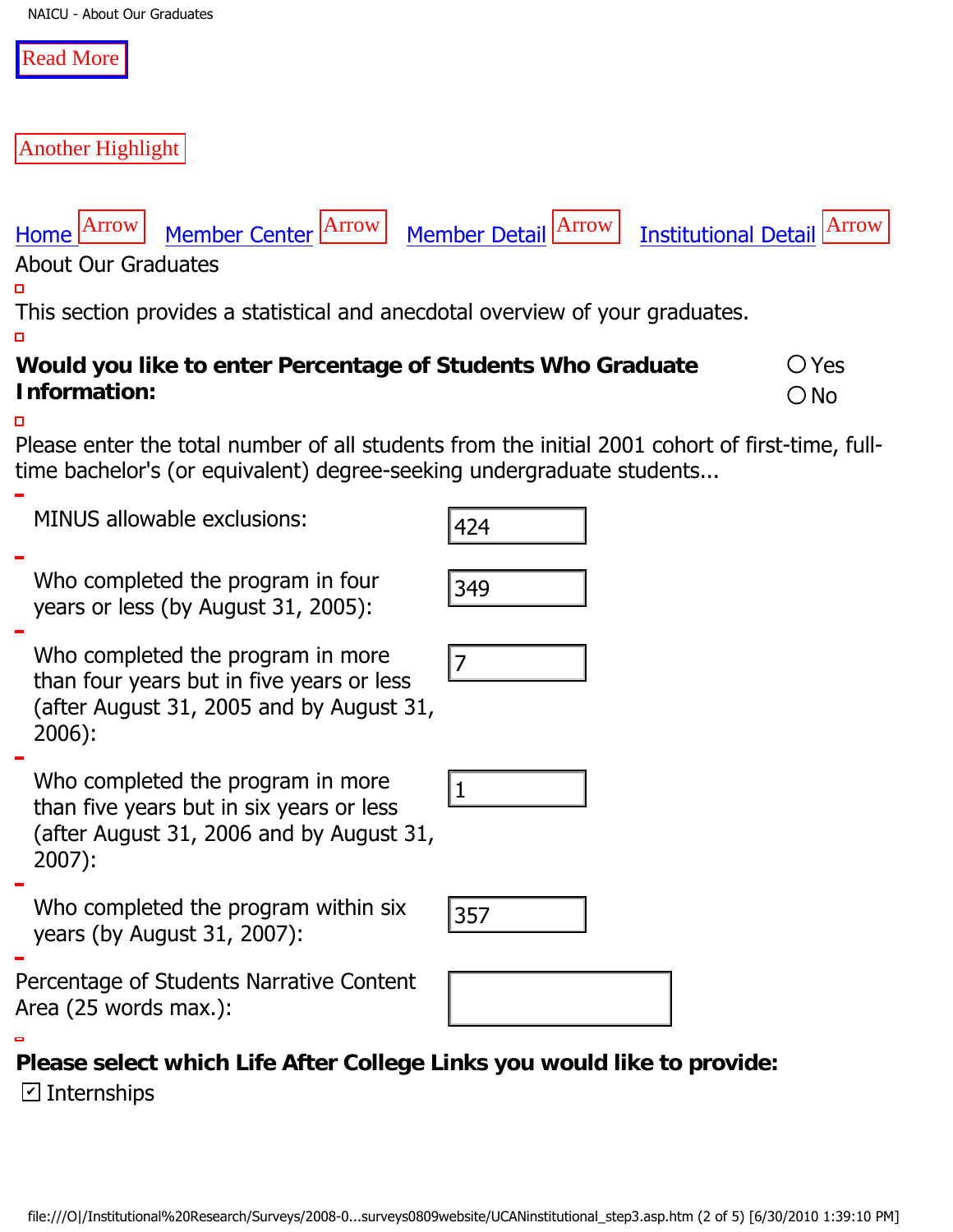| Institution Internship URL:                            | http://www.kenyon.edu/x26789.xml                                                                                                     |                                 |
|--------------------------------------------------------|--------------------------------------------------------------------------------------------------------------------------------------|---------------------------------|
| ☑ Career & Placement Services                          |                                                                                                                                      |                                 |
| <b>Institution Career &amp; Placement</b><br>URL:      | http://www.kenyon.edu/cdc.xml                                                                                                        |                                 |
| $\boxdot$ Graduate School Preparation                  |                                                                                                                                      |                                 |
| <b>Institution Graduate School</b><br>Preparation URL: | http://www.kenyon.edu/x26712.xml                                                                                                     |                                 |
| $\boxdot$ About Our Graduates                          |                                                                                                                                      |                                 |
| <b>Institution About Our Graduates</b><br>URL:         | http://www.kenyon.edu/x1132.xml                                                                                                      |                                 |
| Information:                                           | Would you like to enter Number of Degrees Awarded Last Year                                                                          | $\bigcirc$ Yes<br>$\bigcirc$ No |
| 30, 2007:                                              | Please enter the number of degrees awarded by your institution from July 1, 2006 to June                                             |                                 |
| Bachelor's degrees:                                    | 410                                                                                                                                  |                                 |
| Associate's degrees:                                   | $ 0\rangle$                                                                                                                          |                                 |
| Master's degrees:                                      | 10                                                                                                                                   |                                 |
| First professional:                                    | 10                                                                                                                                   |                                 |
| Doctoral degrees:                                      | 10                                                                                                                                   |                                 |
| E<br><b>Year Information:</b>                          | Would you like to enter Bachelor's Degrees by Major Awarded Last                                                                     | $\bigcirc$ Yes<br>$\bigcirc$ No |
|                                                        |                                                                                                                                      |                                 |
|                                                        |                                                                                                                                      |                                 |
|                                                        | file:///O /Institutional%20Research/Surveys/2008-0surveys0809website/UCANinstitutional_step3.asp.htm (3 of 5) [6/30/2010 1:39:10 PM] |                                 |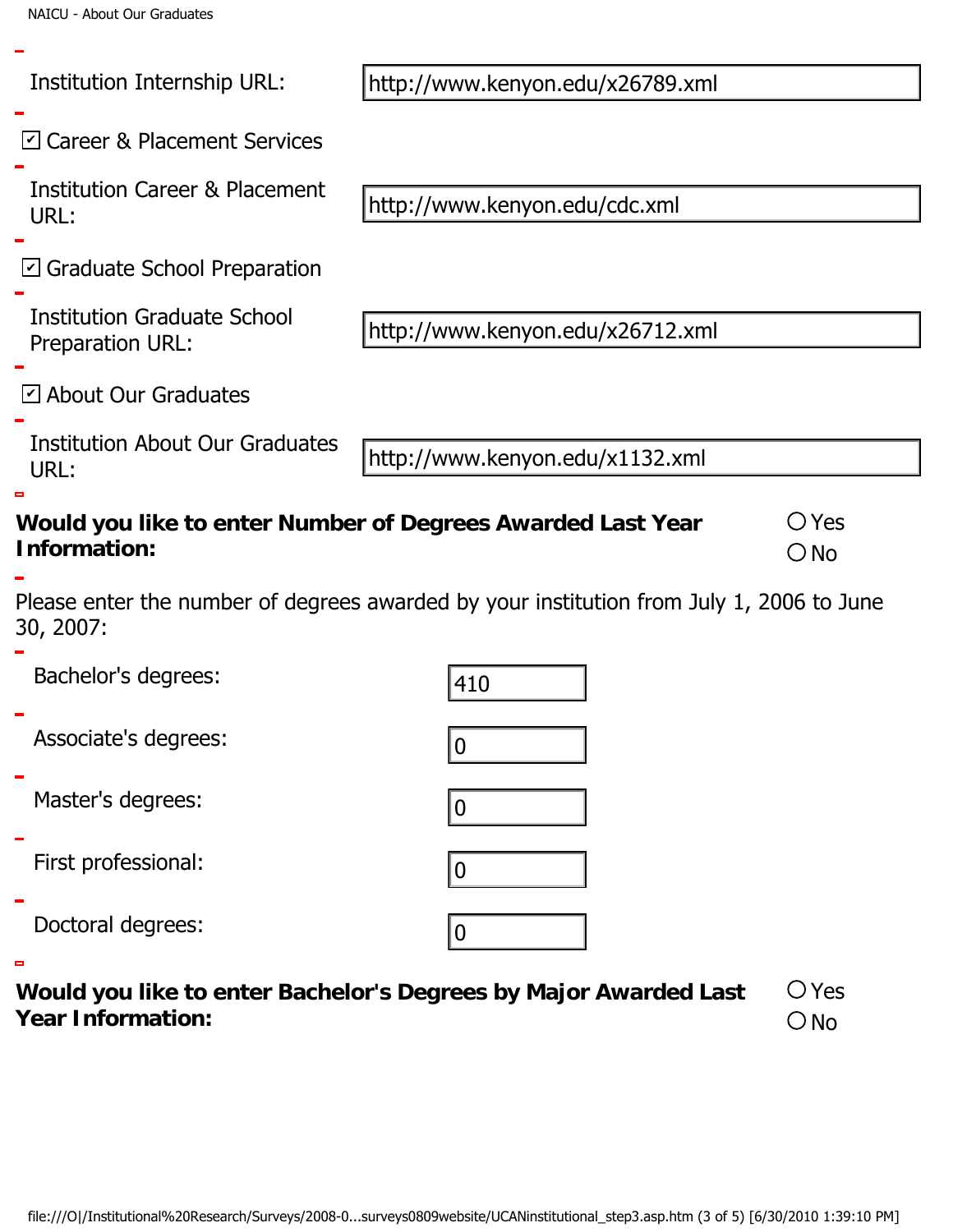Data is for first majors who graduated between July 1, 2006 and June 30, 2007.

Name of the CIP in which the most bachelor's degrees were conferred: Number of degrees for this field: Name of the CIP in which the second most bachelor's degrees were conferred: Number of degrees for this field: Name of the CIP in which the third most bachelor's degrees were conferred: Number of degrees for this field: Name of the CIP in which the fourth most bachelor's degrees were conferred: Number of degrees for this field: Total number of bachelor's degrees: Bachelor's Degree Narrative Content Area (25 words max.): **Please select which More Information About links about your institution you would like to provide:**  $\nabla$  Academics Institution Academics URL: ⊠ Transfer of Credit Policy Institution Transfer of Credit Policy URL: Accreditation ✔Finglish language & literature/letters<br>
Number of degrees for this filed:<br>
Ilame of the CIP in which the second<br>
Ilame of the CIP in which the second<br>
Number of degrees for this filed:<br>
The CIP in which the file of File of http://www.kenyon.edu/academics.xml http://registrar.kenyon.edu/usatrans.htm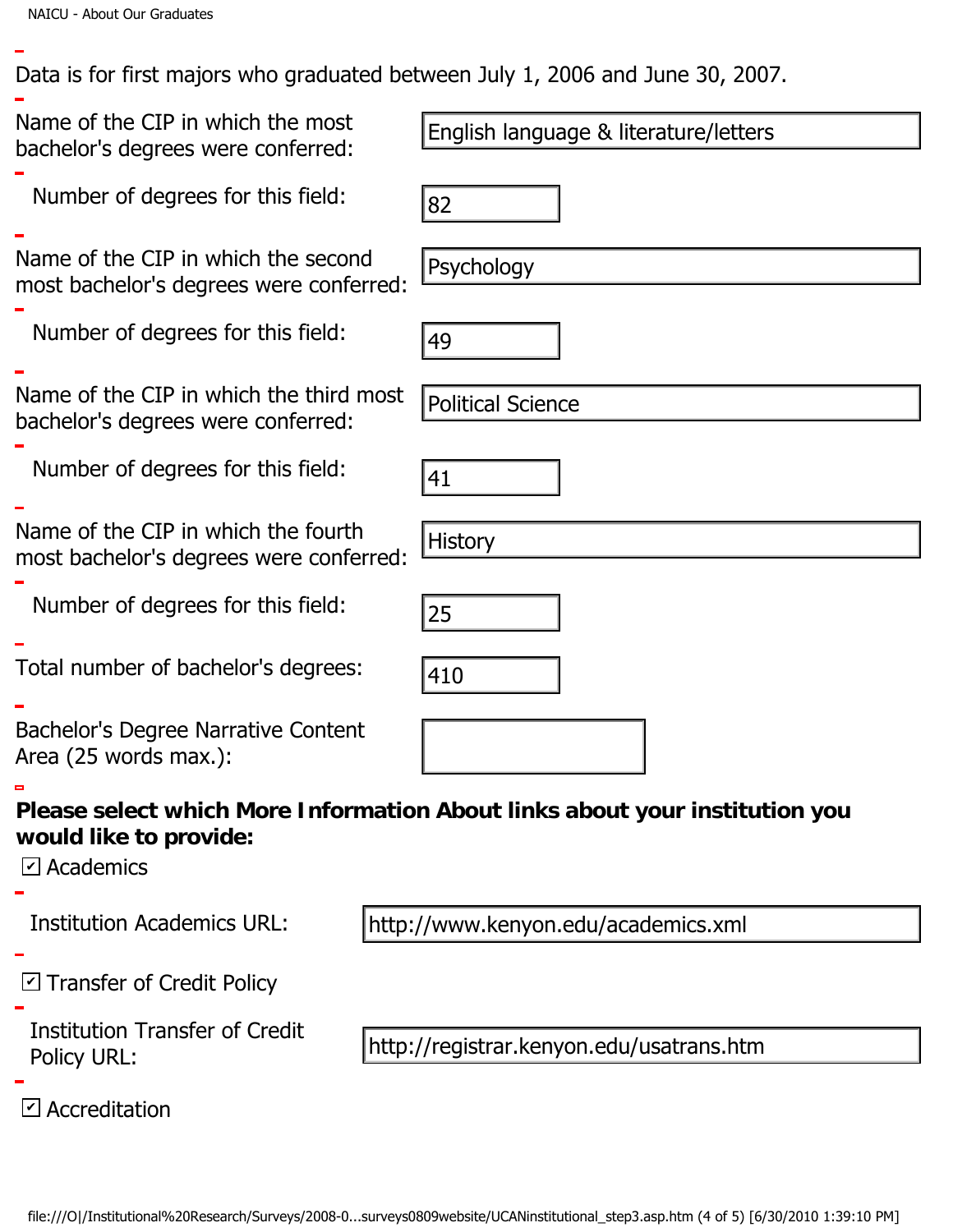

Questions or comments? Contact [webmaster@naicu.edu](mailto:webmaster@naicu.edu).

[eResources](http://www.eresources.com/)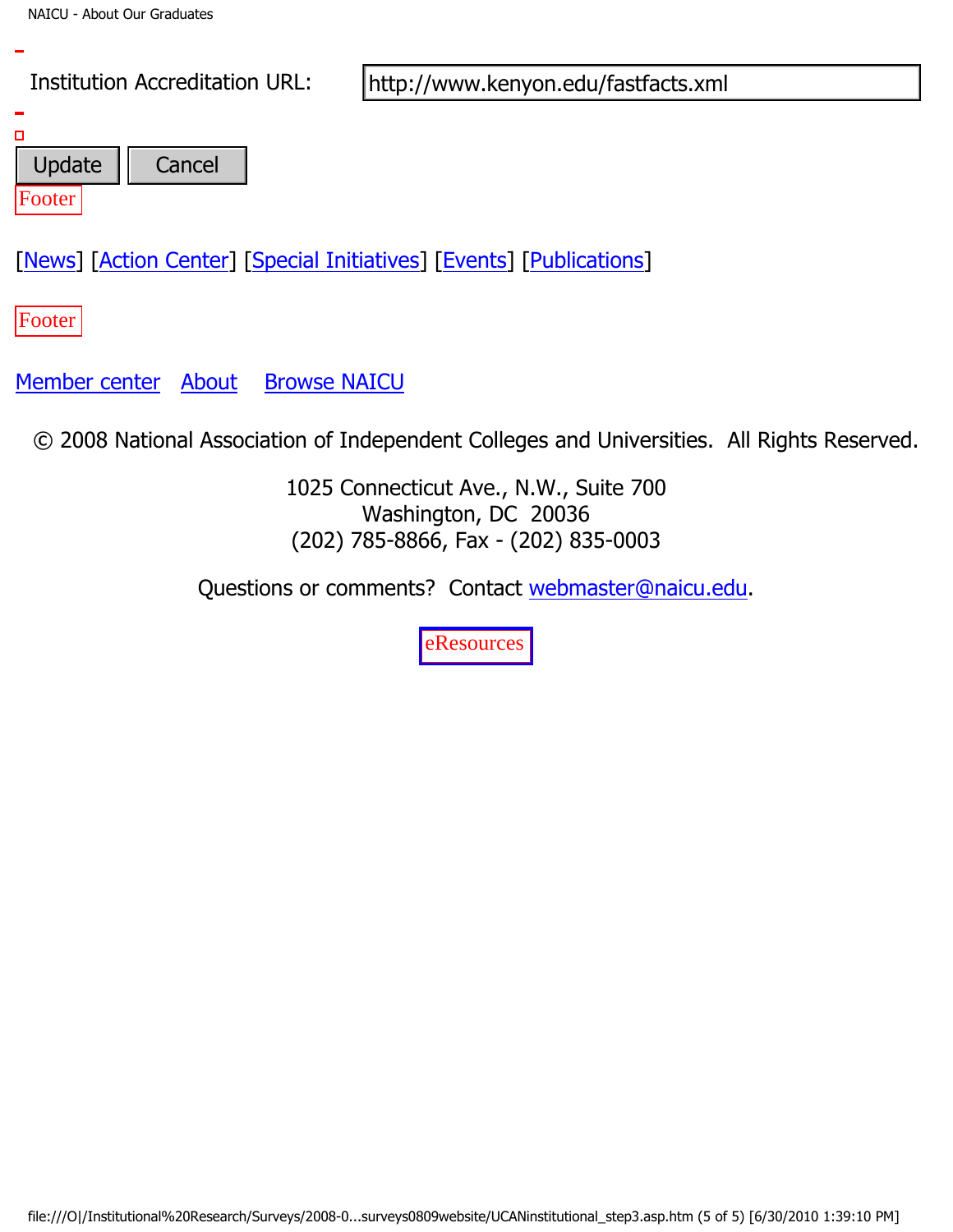Top

Welcome Ronald Griggs | [My NAICU](file:///My_NAICU/) | [\[Log Out](file:///My_NAICU/signout.asp)]

Top

[Member Center](file:///Member_Center/default.asp) | [About](file:///about/default.asp) | [Browse NAICU](file:///Browse_NAICU/default.asp)



- **[News Room](file:///news_room/default.asp)**
- **[Action Center](http://capwiz.com/naicu/home/)**
- **[Special Initiatives](file:///special_initiatives/default.asp)**
- **[Events](file:///events/default.asp)**
- **[Publications](file:///publications/default.asp)**
- **[Blog](file:///naicublog/default.asp)**



- [Member Locator](file:///member_center/memberLocator.asp)
- **[Member Center](file:///member_center/)**
- **[Log Out \(Member\)](file:///member_center/signout.asp)**
- Browse by
- $\cdot$  - [Type](file:///member_center/memberNews_byType.asp)

**Naicu** 



Another Highlight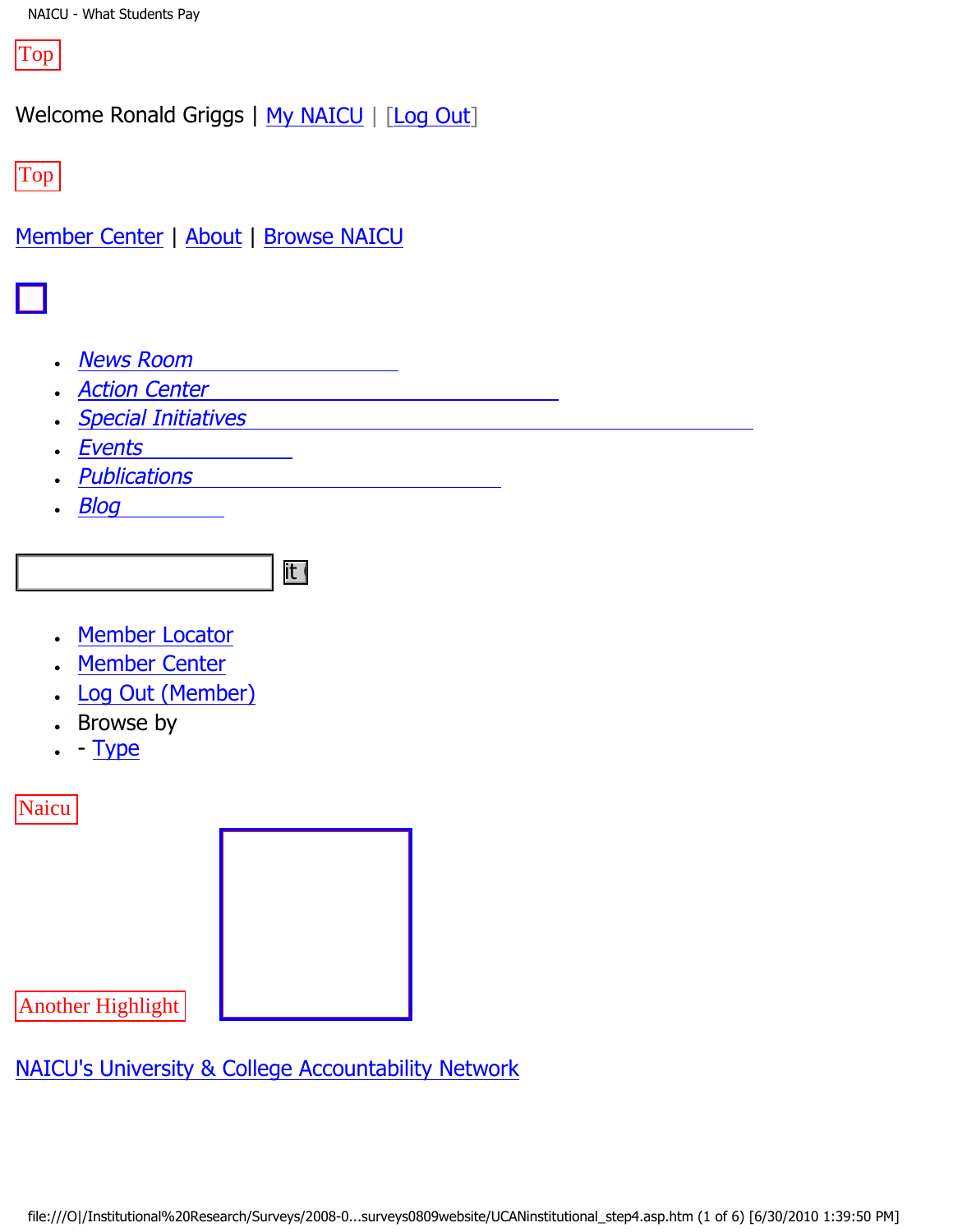#### [Read More](http://www.ucan-network.org/)

Another Highlight

# [Home](file:///) Arrow [Member Center](file:///member_center/) Arrow [Member Detail](file:///member_center/id.432/member_detail.asp) Arrow [Institutional Detail](file:///member_center/id.432/institutional_detail.asp) Arrow

#### What Students Pay

 $\Box$ 

In this section, you will provide information on the financial aspects of attending your institution - both currently and over time. Note that you may choose to enter a detailed breakdown of tuition and fees, or just a description and explanation of your comprehensive fee.

#### $\Box$

#### **Please select how you would like to report your Price of Attendance Data.**

 $\bigcirc$  We wish to itemize our price of attendance data

Estimated "other expenses" for a typical full-time undergraduate resident student for academic year 2008-09. "Other expenses" include the average costs for clothing, laundry, entertainment, medical (if not a required fee), and furnishings:

Estimated "transportation" expenses for a typical full-time undergraduate resident student for academic year 2008-09. For "Transportation" expenses assume two round trips to student's hometown per year for students in institutional housing:

Estimated "books and supplies" expenses for a typical full-time undergraduate resident student for academic year 2008- 09. Use the average cost of books and supplies. Do not include unusual costs for special groups of students (e.g., engineering or art majors), unless they constitute the majority of students at your institution: similated outer expenses for a typicar<br>ill-lime undergraduate resident student<br>preses" include the average costs for<br>physical full-time undergraduate resident, medical<br>pixel full-time undergraduate resident<br>for a required

|--|--|

1130

1300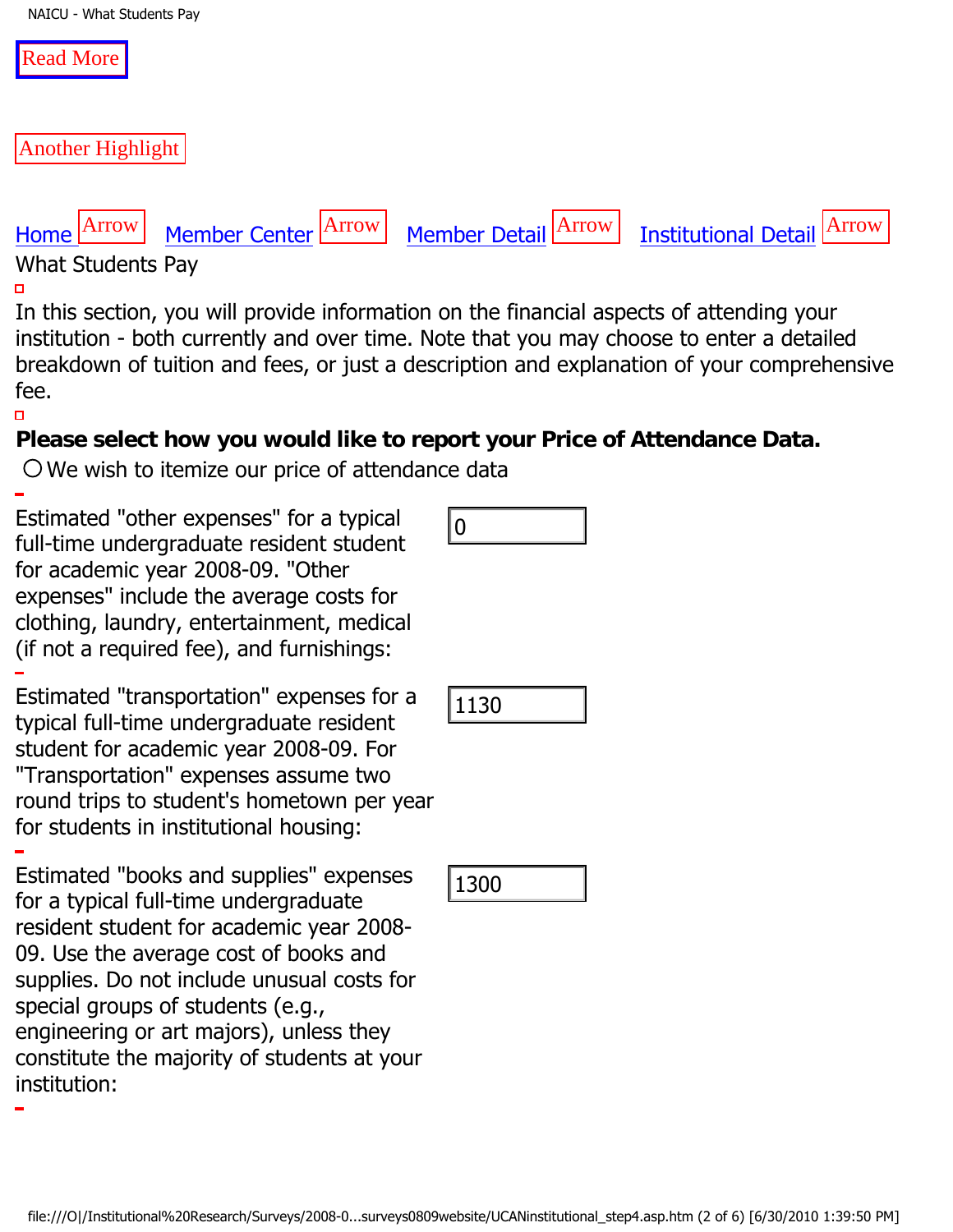Estimated "room and board" charges for a typical full-time undergraduate resident student for academic year 2008-09. Assume double occupancy in institutional housing and 19 meals per week (or the maximum meal plan):

Estimated "tuition and fees" charges for a typical full-time undergraduate resident student for academic year 2008-09. This figure should represent typical tuition for a full-time undergraduate student for the full academic year (generally September to June) plus required fees or those charges that all full-time students must pay that are not included in tuition (for example, registration, health, or activity fees). Optional fees such as parking and laboratory use should not be included: simulated tool in an under and the state of a conserver and the state of two company of interstels and 19 meas per week (or the company of interstels) and 19 meas per week (or the company in institutional<br>assume double occ

 $\overline{O}$  We wish to provide a narrative, describing our comprehensive fee.

(The following text will appear below the "Tuition and Fees History" graphics on your profile: "This is a comprehensive fee. See 'Price of Attendance' text for more information.")

#### **Would you like to enter Percent of Freshmen Receiving Aid by Type Data:**  Yes  $\bigcirc$  No

п

Please provide the percentage of Fall 2006 cohort of full-time, first-time degree-seeking undergraduates...

Who receive federal grants. These monies include Pell Grants and Supplemental Educational Opportunity Grants made by the U.S. Department of Education as well as need-based and merit-based educational assistance funds and training vouchers from other federal agencies:

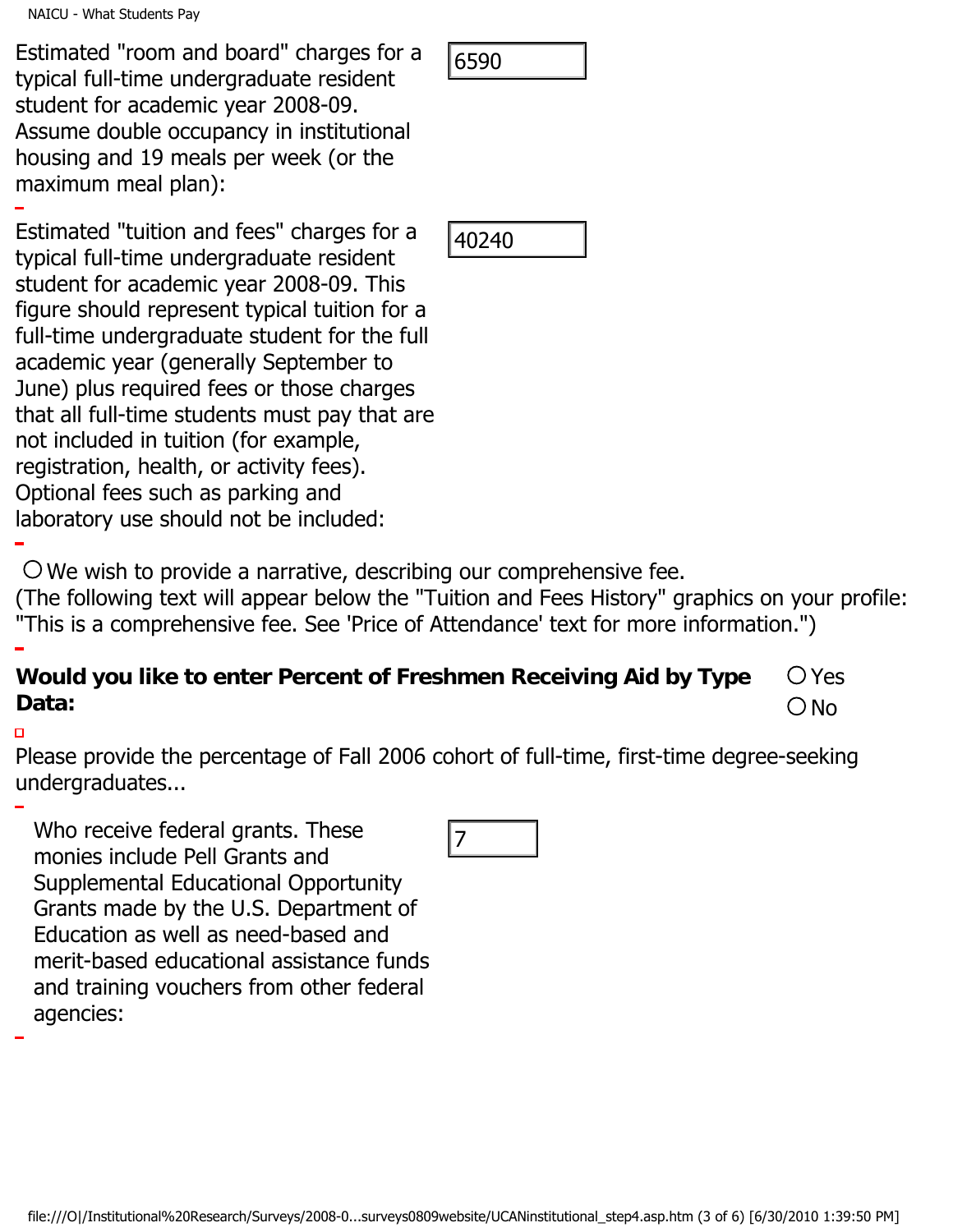NAICU - What Students Pay

**Undergraduates:**

Who receive state/local grants. These monies include grants provided by the state to the institution through the LEAP program as well as state merit scholarships and tuition and fee waivers. Local grants are any local government grants, scholarship, or gift-aid awarded directly to the student:

Who receive institutional grants. These monies include scholarships and fellowships funded by the institution and/ or individual departments. Also included are tuition and fee waivers and athletic scholarships from the institution:

Who receive student loans. These monies include subsidized and unsubsidized loans made directly to the student, including Perkins Loans. Also included are institutionally- and privatelysponsored loans for which the student is the designated borrower and funds go through the institution. PLUS and other loans for which the parent is the designated borrower are excluded: who receive state, word and file transport of the institution through the LEAP<br>program is well as state ment<br>to the institution of the state ment<br>considers to the state ment<br>considers and untion and fear weakers.<br>Local gr

Please provide the number that results

grants from external sources (e.g.,

Kiwanis, National Merit) and need-based and nonneed- based tuition wavers and

from subtracting the average grant amount provided to full-time aided undergraduate students in the 2007-08, academic year from the tuition and fees for this institution in the 2007-08 academic year. The average grant amount should include monies from all sources including: need-based and nonneed based federal, state, and institutional scholarships and grants, scholarships and

**Would you like to enter 2007 Average Net Tuition for Aided** 





Yes

 $\bigcirc$  No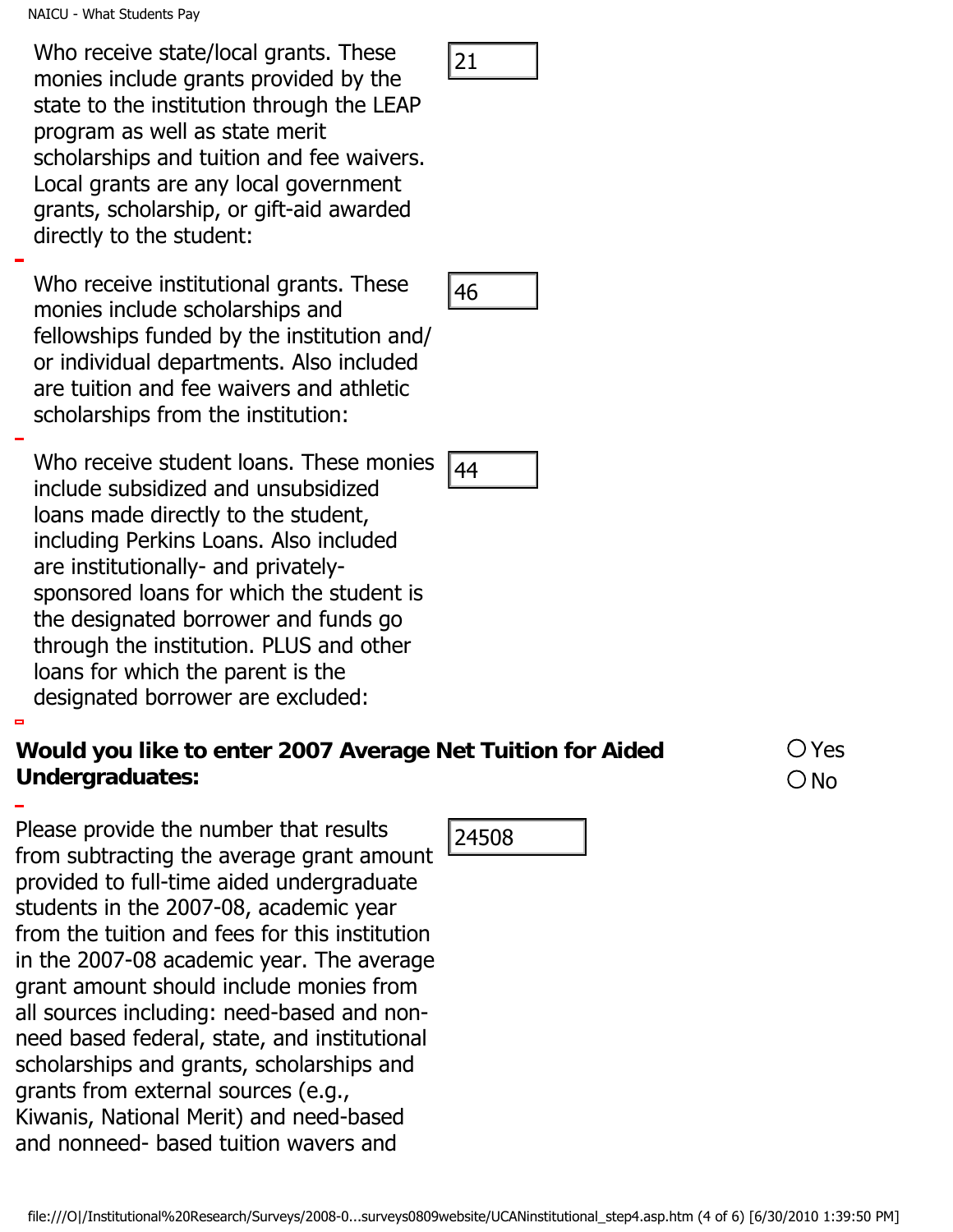NAICU - What Students Pay

athletic awards. Do not include self-help monies (parents loan, student loans from all sources, federal work-study or state and institutional work-study/employment):

#### **Would you like to provide a URL for more information about your net tuition, price of attendance or financial aid information?** Yes ONo

Please enter a URL to provide more information about your net tuition, price of attendance or financial aid information:

#### **Would you like to enter Average Undergraduate Loans Owed at Graduation Data:**

Please report the average per-borrower cumulative indebtedness of the 2007 undergraduate class (does not include students who transferred in or any money borrowed while at other institutions) who started at your institution as first-time students and received a bachelor's degree between July 1, 2006 and June 30, 2007. Includes loans through all loan programs: institutional, state, Federal Perkins, Federal Stafford Subsidized and Unsubsidized, Federal Direct Student Loans and Federal Family Education Loans, and private loans certified by your institution; parent loans are excluded but co-signed loans are included: File://www.kenyon.edu<br>information about your net tultion, http://www.kenyon.edu<br>information about your net tultion, there of attendance or financial aid<br>Vould you like to enter Average Undergraduate Loans Owed at  $\bigcirc$  Yes

Yes  $\bigcirc$  No

| Would you like to enter Tuition and Fees/Comprehensive Fee History $~\bigcirc$ Yes |        |
|------------------------------------------------------------------------------------|--------|
| Data:                                                                              | $O$ No |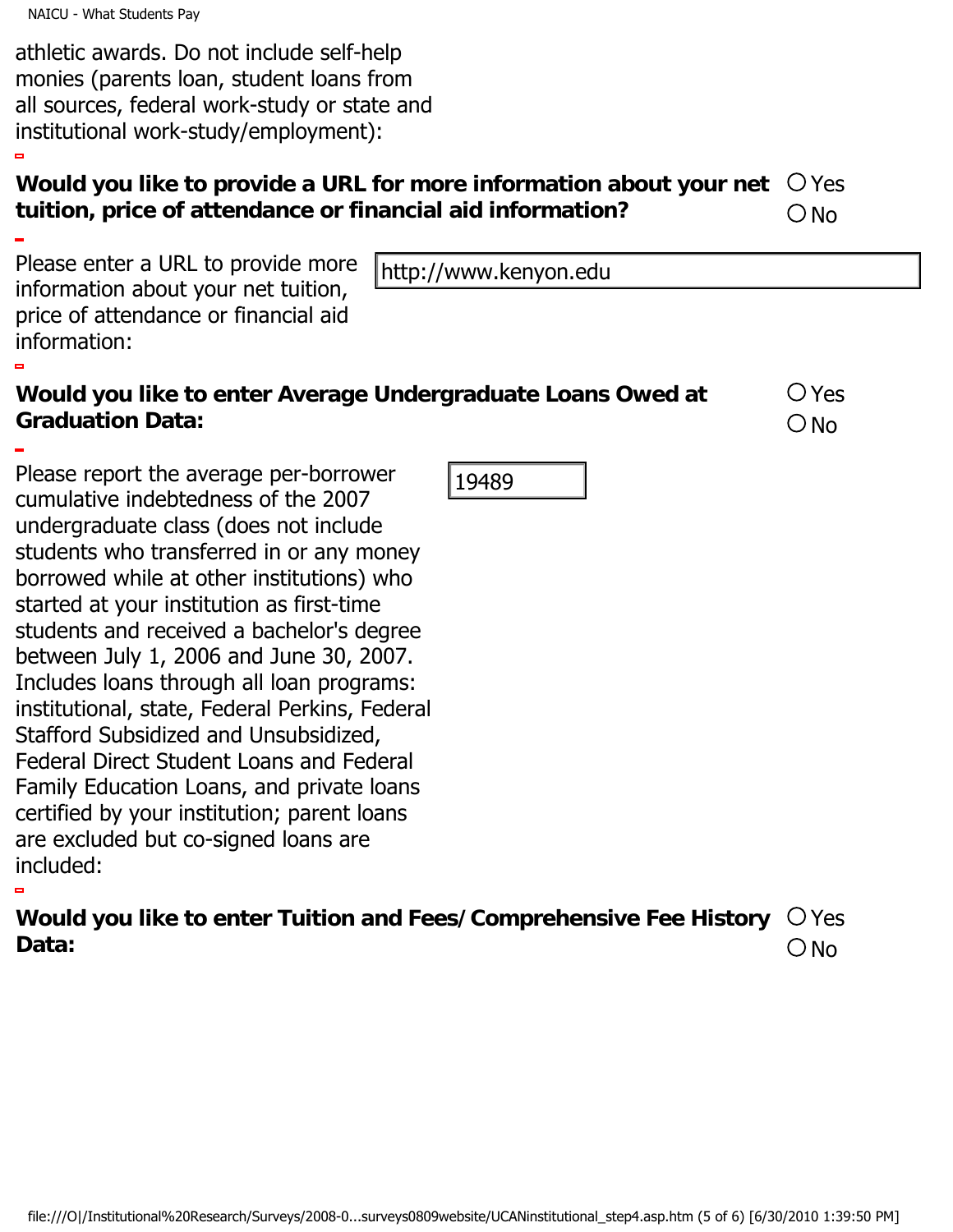Please provide the estimated "tuition and fees" charges or comprehensive fee for a typical full-time undergraduate resident student. This figure should represent typical tuition for a fulltime undergraduate student for the full academic year (generally September to June) plus required fees or those charges that all full-time students must pay that are not included in tuition (for example, registration, health, or activity fees). Optional fees such as parking and laboratory use should not be included. (Note for comprehensive fee institutions: the title of this section on the public profile remains "Tuition and Fees History", however there will be autotext under the graph that reads, "This is a comprehensive fee. See "Price of Attendance" for more information."):

For academic year 2003-04

| FUI dCdUCITIIC yedi ZUUS-U4                                                                                                          | 30330                                                                                                      |  |
|--------------------------------------------------------------------------------------------------------------------------------------|------------------------------------------------------------------------------------------------------------|--|
| For academic year 2004-05                                                                                                            | 32170                                                                                                      |  |
| For academic year 2005-06                                                                                                            | 33930                                                                                                      |  |
| For academic year 2006-07                                                                                                            | 36050                                                                                                      |  |
| For academic year 2007-08                                                                                                            | 38140                                                                                                      |  |
| For academic year 2008-09                                                                                                            | 40240                                                                                                      |  |
| Update<br>Cancel<br>ooter                                                                                                            |                                                                                                            |  |
| <b>News</b> ] [Action Center] [Special Initiatives] [Events] [Publications]                                                          |                                                                                                            |  |
| ooter                                                                                                                                |                                                                                                            |  |
| lember center About<br><b>Browse NAICU</b>                                                                                           |                                                                                                            |  |
| © 2008 National Association of Independent Colleges and Universities. All Rights Reserve                                             |                                                                                                            |  |
|                                                                                                                                      | 1025 Connecticut Ave., N.W., Suite 700<br>Washington, DC 20036<br>$(202)$ 785-8866, Fax - $(202)$ 835-0003 |  |
| Questions or comments? Contact webmaster@naicu.edu.                                                                                  |                                                                                                            |  |
|                                                                                                                                      | eResources                                                                                                 |  |
|                                                                                                                                      |                                                                                                            |  |
| file:///O /Institutional%20Research/Surveys/2008-0surveys0809website/UCANinstitutional_step4.asp.htm (6 of 6) [6/30/2010 1:39:50 PM] |                                                                                                            |  |

Footer

Footer

 $\Box$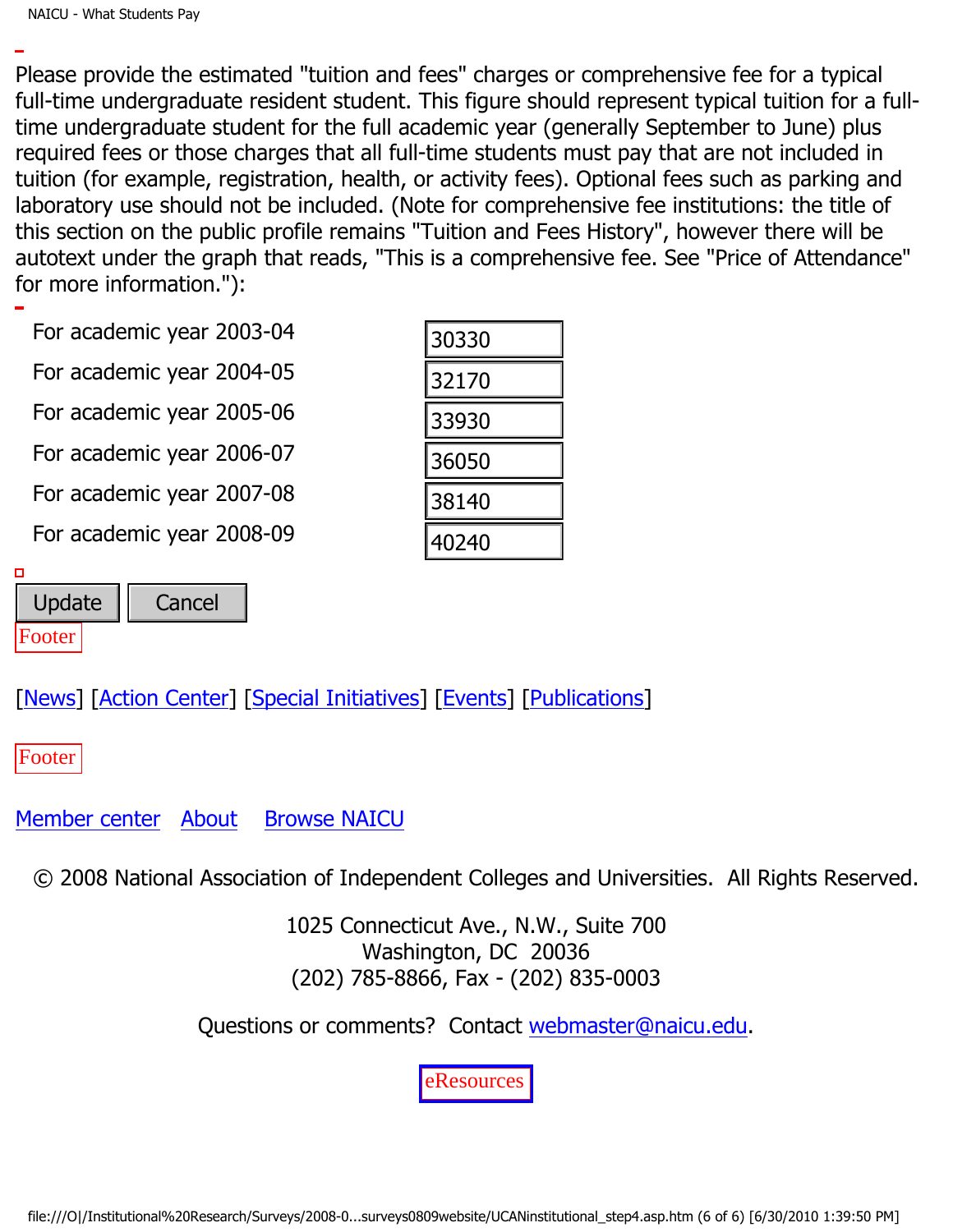Top

Welcome Ronald Griggs | [My NAICU](file:///My_NAICU/) | [\[Log Out](file:///My_NAICU/signout.asp)]

Top

[Member Center](file:///Member_Center/default.asp) | [About](file:///about/default.asp) | [Browse NAICU](file:///Browse_NAICU/default.asp)



- **[News Room](file:///news_room/default.asp)**
- **[Action Center](http://capwiz.com/naicu/home/)**
- **[Special Initiatives](file:///special_initiatives/default.asp)**
- **[Events](file:///events/default.asp)**
- **[Publications](file:///publications/default.asp)**
- **[Blog](file:///naicublog/default.asp)**



- [Member Locator](file:///member_center/memberLocator.asp)
- **[Member Center](file:///member_center/)**
- **[Log Out \(Member\)](file:///member_center/signout.asp)**
- Browse by
- $\cdot$  - [Type](file:///member_center/memberNews_byType.asp)

**Naicu** 



Another Highlight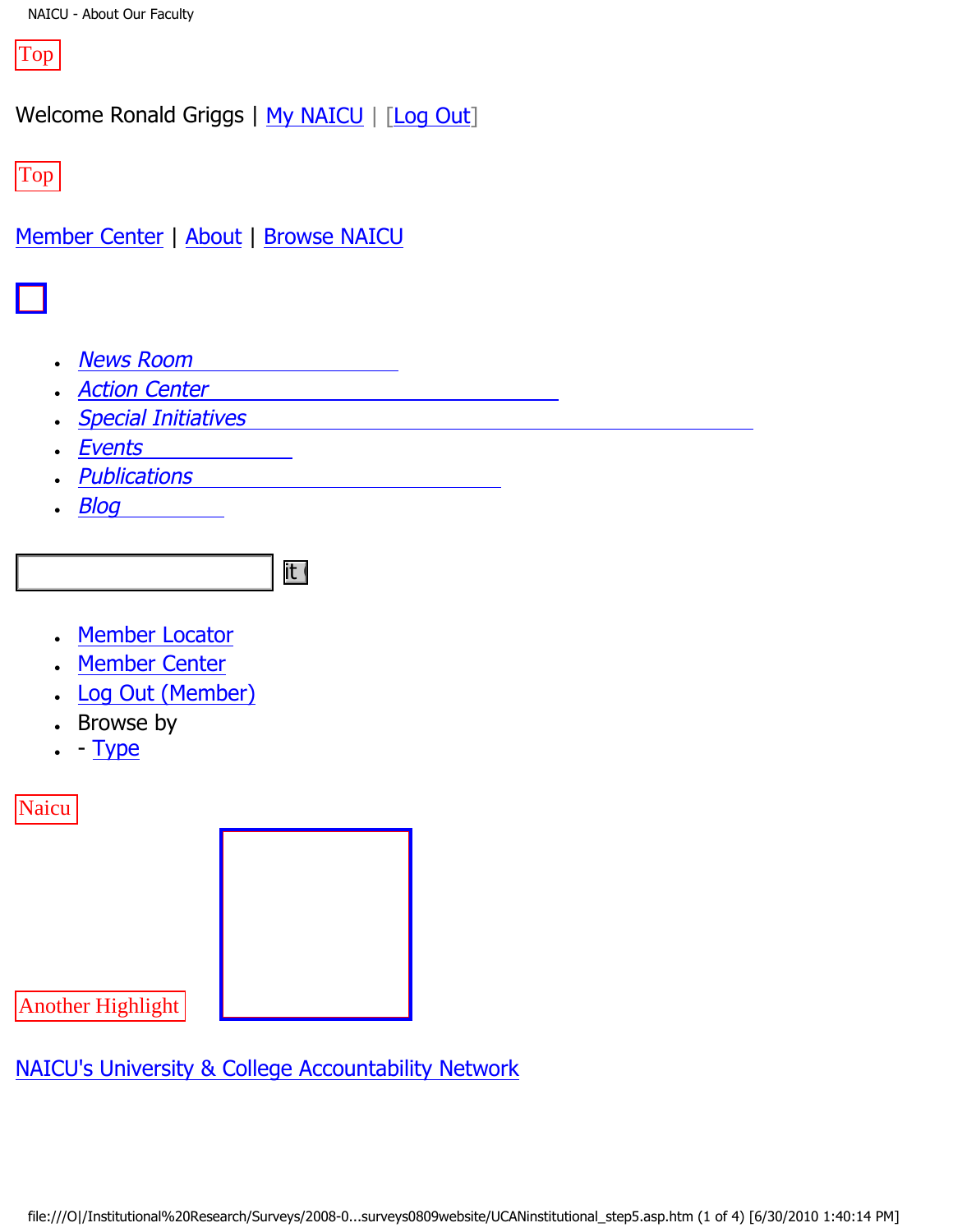#### [Read More](http://www.ucan-network.org/)

#### Another Highlight

# [Home](file:///) Arrow [Member Center](file:///member_center/) Arrow [Member Detail](file:///member_center/id.432/member_detail.asp) Arrow [Institutional Detail](file:///member_center/id.432/institutional_detail.asp) Arrow

About Our Faculty

 $\Box$ 

This section covers demographic information on your faculty, as well as class-size data.  $\Box$ **Would you like to provide Student/Faculty Ratio Data?** 20 Yes ONo

| Please provide the Fall 2007 student-to-<br>10<br>: 1<br>faculty ratio (faculty will remain "1"). This<br>ratio is full-time equivalent students (full-<br>time plus 1/3 part-time) to full-time<br>equivalent instructional faculty (full-time<br>plus 1/3 part-time). In the ratio<br>calculations, exclude both faculty and<br>students in stand-alone graduate or<br>professional programs such as medicine,<br>law, veterinary, dentistry, social work,<br>business, or public health in which faculty<br>teach virtually only graduate level<br>students. Do not count undergraduate or<br>graduate student teaching assistants as<br>faculty. |  |
|------------------------------------------------------------------------------------------------------------------------------------------------------------------------------------------------------------------------------------------------------------------------------------------------------------------------------------------------------------------------------------------------------------------------------------------------------------------------------------------------------------------------------------------------------------------------------------------------------------------------------------------------------|--|
| Would you like to provide Full-time Faculty with the Highest Degree $\bigcirc$ Yes<br>$\bigcirc$ No                                                                                                                                                                                                                                                                                                                                                                                                                                                                                                                                                  |  |
| Data?                                                                                                                                                                                                                                                                                                                                                                                                                                                                                                                                                                                                                                                |  |
|                                                                                                                                                                                                                                                                                                                                                                                                                                                                                                                                                                                                                                                      |  |
|                                                                                                                                                                                                                                                                                                                                                                                                                                                                                                                                                                                                                                                      |  |
|                                                                                                                                                                                                                                                                                                                                                                                                                                                                                                                                                                                                                                                      |  |
|                                                                                                                                                                                                                                                                                                                                                                                                                                                                                                                                                                                                                                                      |  |
|                                                                                                                                                                                                                                                                                                                                                                                                                                                                                                                                                                                                                                                      |  |
|                                                                                                                                                                                                                                                                                                                                                                                                                                                                                                                                                                                                                                                      |  |
|                                                                                                                                                                                                                                                                                                                                                                                                                                                                                                                                                                                                                                                      |  |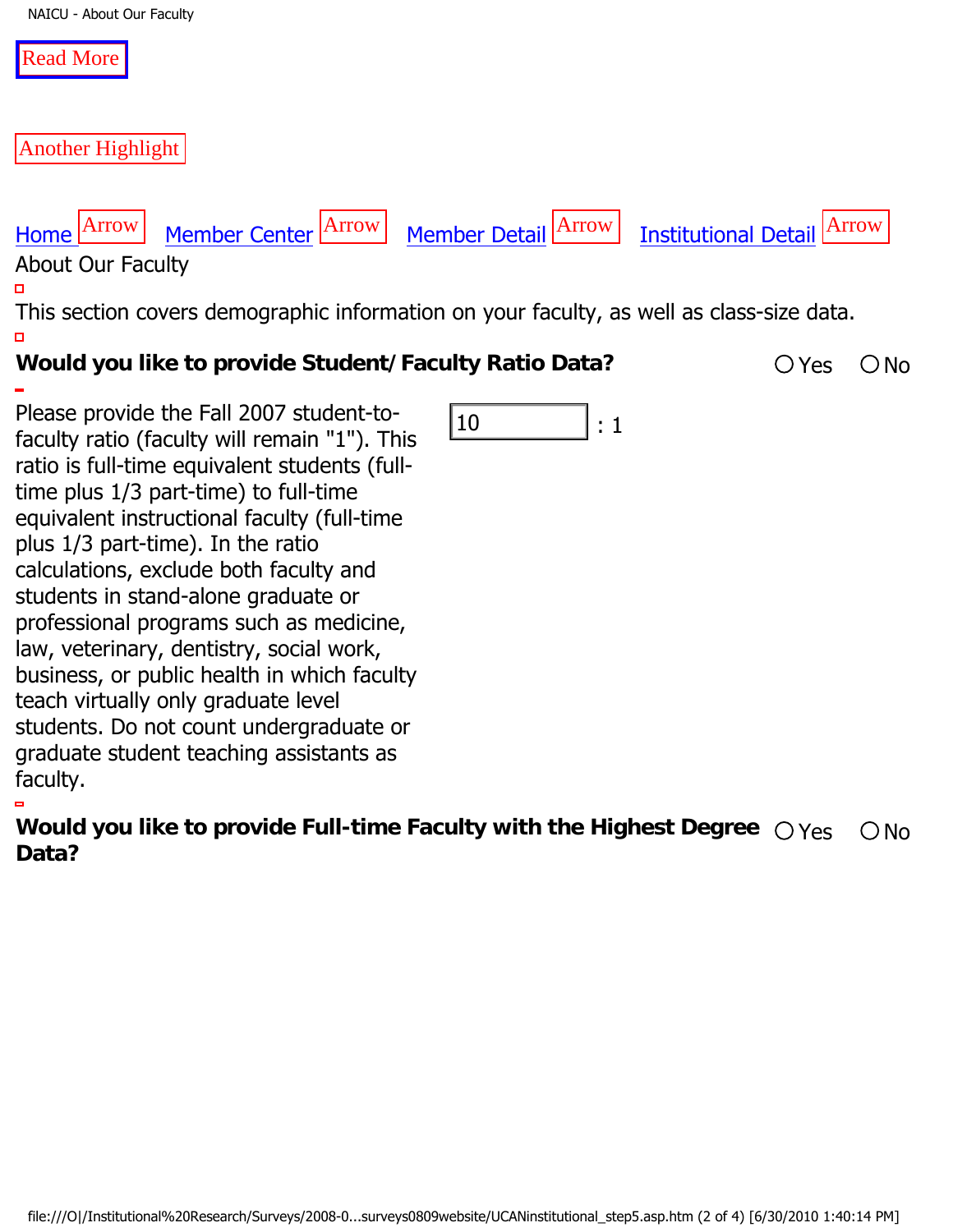Please enter the amount of full-time instructional faculty in the fall of 2007 who held a doctorate, first professional, or other terminal degree. Instructional faculty is defined as those members of the instructional-research staff whose major regular assignment is instruction, including those with release time for research: files: entity the file internal of the filest control of the filest decorates in the filest decorates in the method of the different of the method of the filest three methods are the methods and the methods of the instruct

Please enter the total number of full-time instructional faculty in the fall of 2007. Instructional faculty is defined as those members of the instructional-research staff whose major regular assignment is instruction, including those with released time for research:

Please enter the number of undergraduate class sections in the Fall 2007 term with 2- 9 students:

Please enter the number of undergraduate class sections in the Fall 2007 term with 10-19 students:

Please enter the number of undergraduate class sections in the Fall 2007 term with

20-29 students:

Please enter the number of undergraduate class sections in the Fall 2007 term with 30-39 students:

Please enter the number of undergraduate class sections in the Fall 2007 term with 40-49 students:

Please enter the number of undergraduate class sections in the Fall 2007 term with 50-99 students:

| $\Lambda$ |  |
|-----------|--|
|-----------|--|











**Would you like to provide Undergraduate Class Size Data?** Yes No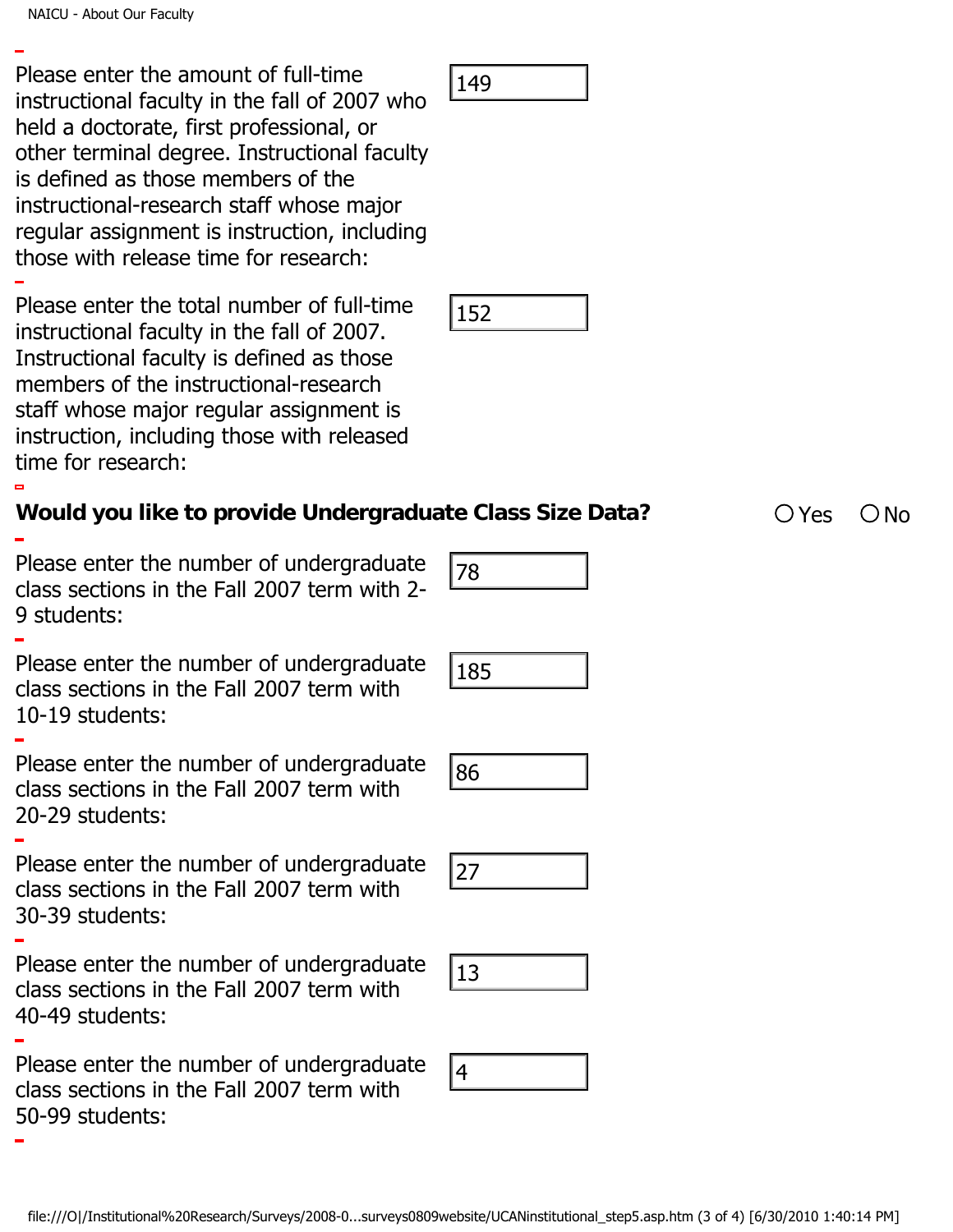NAICU - About Our Faculty

| Please enter the number of undergraduate<br>$ 1\rangle$<br>class sections in the Fall 2007 term with<br>100+ students:               |  |  |  |  |
|--------------------------------------------------------------------------------------------------------------------------------------|--|--|--|--|
| Please enter the total number of<br>394<br>undergraduate class sections in the Fall<br>2007 term:                                    |  |  |  |  |
| Would you like to provide a URL about your institution's faculty?<br>$\bigcirc$ Yes<br>$\bigcirc$ No                                 |  |  |  |  |
| Please enter a URL about your<br>institution's faculty:<br>http://www.kenyon.edu/x687.xml                                            |  |  |  |  |
| ▭                                                                                                                                    |  |  |  |  |
| <b>Update</b><br>Cancel<br>Footer                                                                                                    |  |  |  |  |
| [News] [Action Center] [Special Initiatives] [Events] [Publications]                                                                 |  |  |  |  |
| Footer                                                                                                                               |  |  |  |  |
| Member center About<br><b>Browse NAICU</b>                                                                                           |  |  |  |  |
| 2008 National Association of Independent Colleges and Universities. All Rights Reserved.<br>$\circled{c}$                            |  |  |  |  |
| 1025 Connecticut Ave., N.W., Suite 700<br>Washington, DC 20036                                                                       |  |  |  |  |
| (202) 785-8866, Fax - (202) 835-0003                                                                                                 |  |  |  |  |
| Questions or comments? Contact webmaster@naicu.edu.                                                                                  |  |  |  |  |
| eResources                                                                                                                           |  |  |  |  |
|                                                                                                                                      |  |  |  |  |
|                                                                                                                                      |  |  |  |  |
|                                                                                                                                      |  |  |  |  |
|                                                                                                                                      |  |  |  |  |
|                                                                                                                                      |  |  |  |  |
|                                                                                                                                      |  |  |  |  |
| file:///O /Institutional%20Research/Surveys/2008-0surveys0809website/UCANinstitutional_step5.asp.htm (4 of 4) [6/30/2010 1:40:14 PM] |  |  |  |  |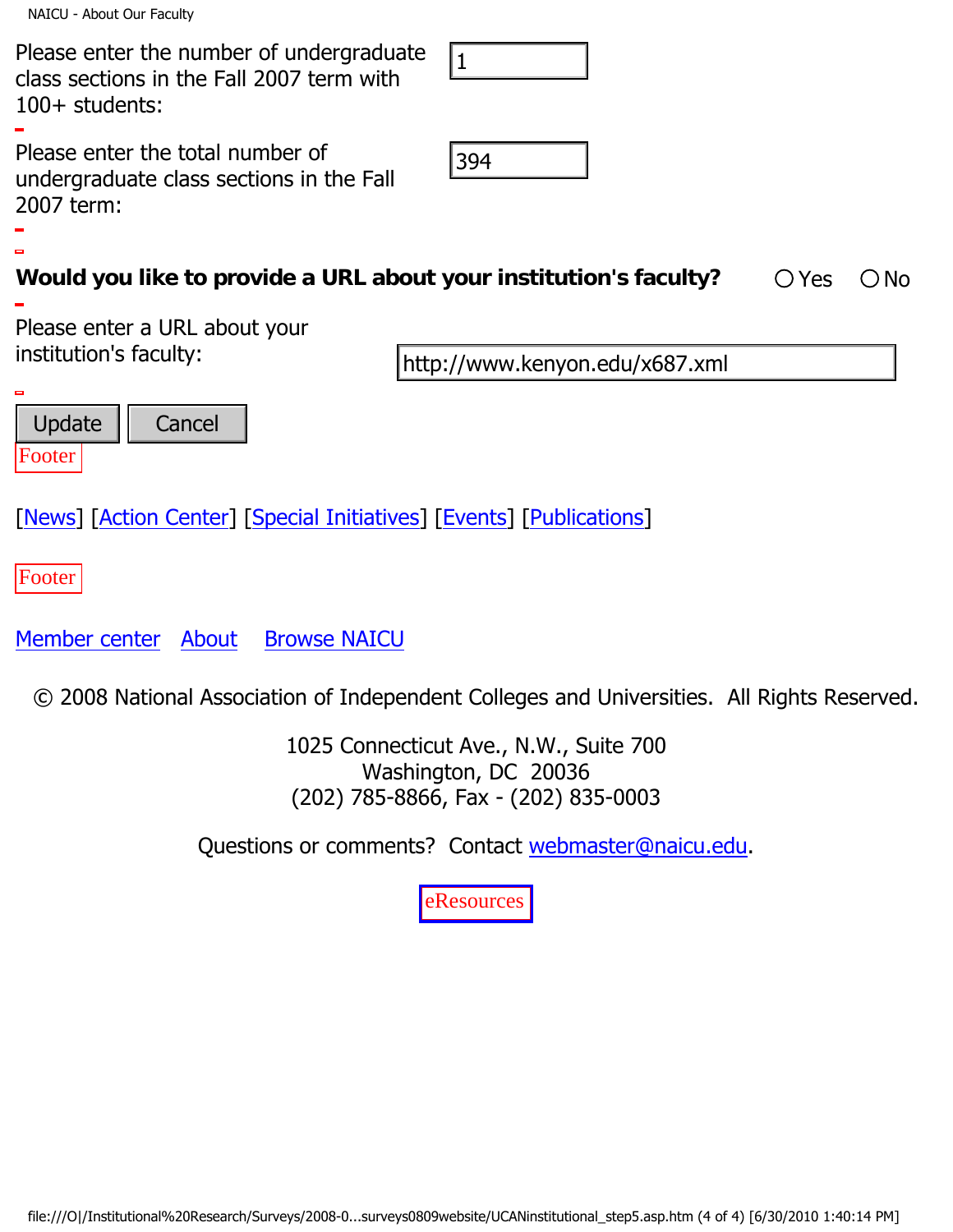

Welcome Ronald Griggs | [My NAICU](file:///My_NAICU/) | [\[Log Out](file:///My_NAICU/signout.asp)]

Top

[Member Center](file:///Member_Center/default.asp) | [About](file:///about/default.asp) | [Browse NAICU](file:///Browse_NAICU/default.asp)



- **[News Room](file:///news_room/default.asp)**
- **[Action Center](http://capwiz.com/naicu/home/)**
- **[Special Initiatives](file:///special_initiatives/default.asp)**
- **[Events](file:///events/default.asp)**
- **[Publications](file:///publications/default.asp)**
- **[Blog](file:///naicublog/default.asp)**



- [Member Locator](file:///member_center/memberLocator.asp)
- **[Member Center](file:///member_center/)**
- **[Log Out \(Member\)](file:///member_center/signout.asp)**
- Browse by
- $\cdot$  - [Type](file:///member_center/memberNews_byType.asp)

**Naicu** 



Another Highlight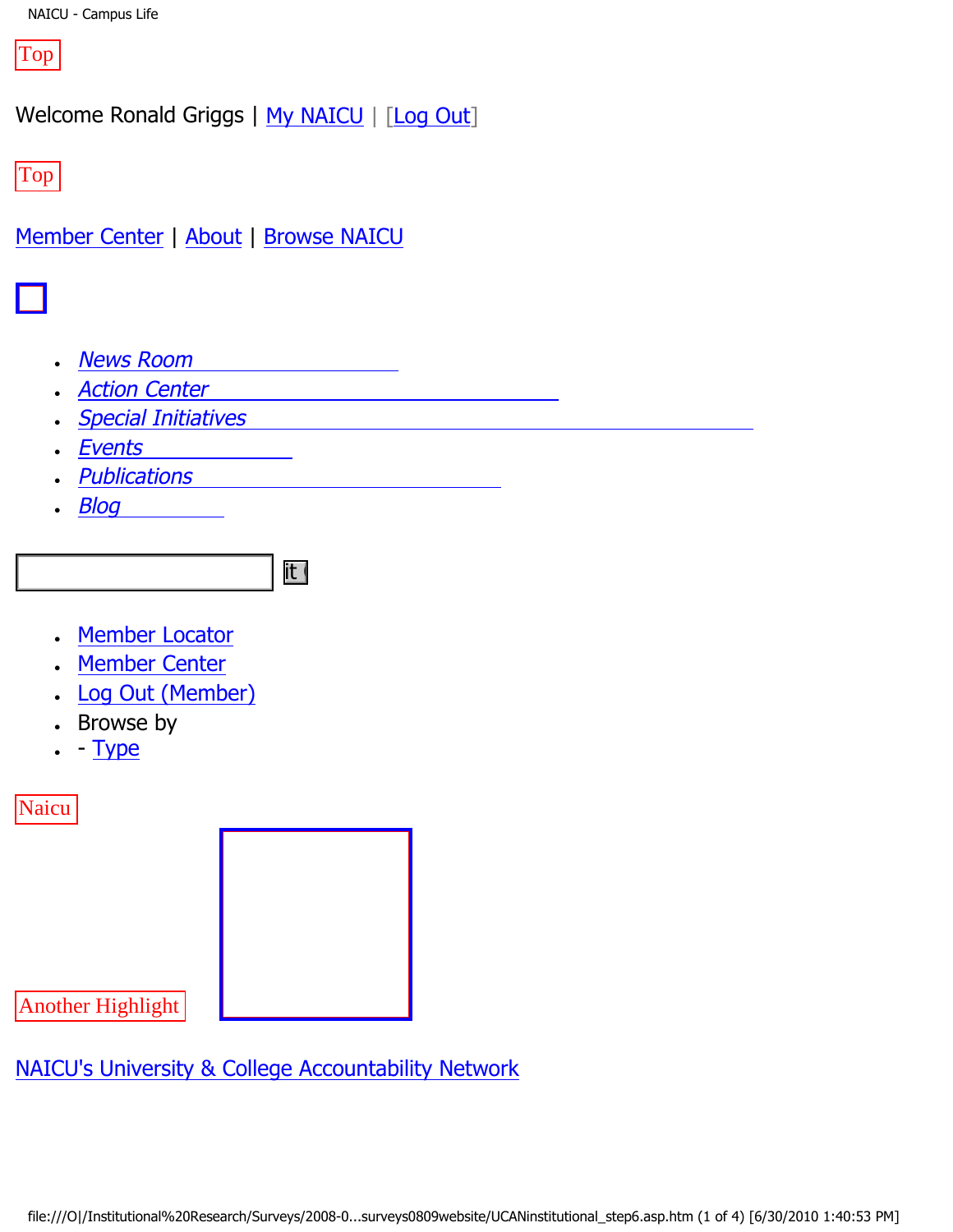| NAICU - Campus Life |  |  |
|---------------------|--|--|
|---------------------|--|--|

#### [Read More](http://www.ucan-network.org/)

#### Another Highlight



# [Home](file:///) Arrow [Member Center](file:///member_center/) Arrow [Member Detail](file:///member_center/id.432/member_detail.asp) Arrow [Institutional Detail](file:///member_center/id.432/institutional_detail.asp) Arrow

Campus Life

Here you have a wide-ranging opportunity to direct visitors to special aspects of student life on your campus. Please enter links to pages addressing these features and options on your Web site. Also, here you will upload your logo for display on your U-CAN profile. о

| Would you like to provide a narrative about your institution's | $OYes$ $ONo$ |  |
|----------------------------------------------------------------|--------------|--|
| campus?                                                        |              |  |
|                                                                |              |  |

**Would you like to provide data about freshmen living on your**  $\bigcirc$  **Yes**  $\bigcirc$  **No campus?** 

Please provide the percentage of firsttime, first-year (freshman) students enrolled in Fall 2007 who live in collegeowned, operated, or affiliated housing:

|--|--|

# Would you like to provide data about undergraduates living on your  $\bigcirc$  Y<sub>es  $\bigcirc$  No campus?</sub> File:///Cl/Institutional%20Research/Survey/2008-0..surveys0809website/UCAMinstitutional\_step6.asp.htm (2 of 4) [6/30/2010 1:40:53 PM]<br>https://O|/Institutional you like to provide data about undergraduates living on your  $\$

Please provide the percentage of degreeseeking undergraduates enrolled in fall 2007 who live in college-owned, operated, or -affiliated housing:

|--|--|

# Would you like to provide a URL about the community surrounding  $\;\bigcirc$  Yes  $\;\bigcirc$  No your institution?

Please provide the URL about the surrounding community:

**Would you like to provide Student Life URL's for your institution?**  $\bigcirc$  Yes  $\bigcirc$  No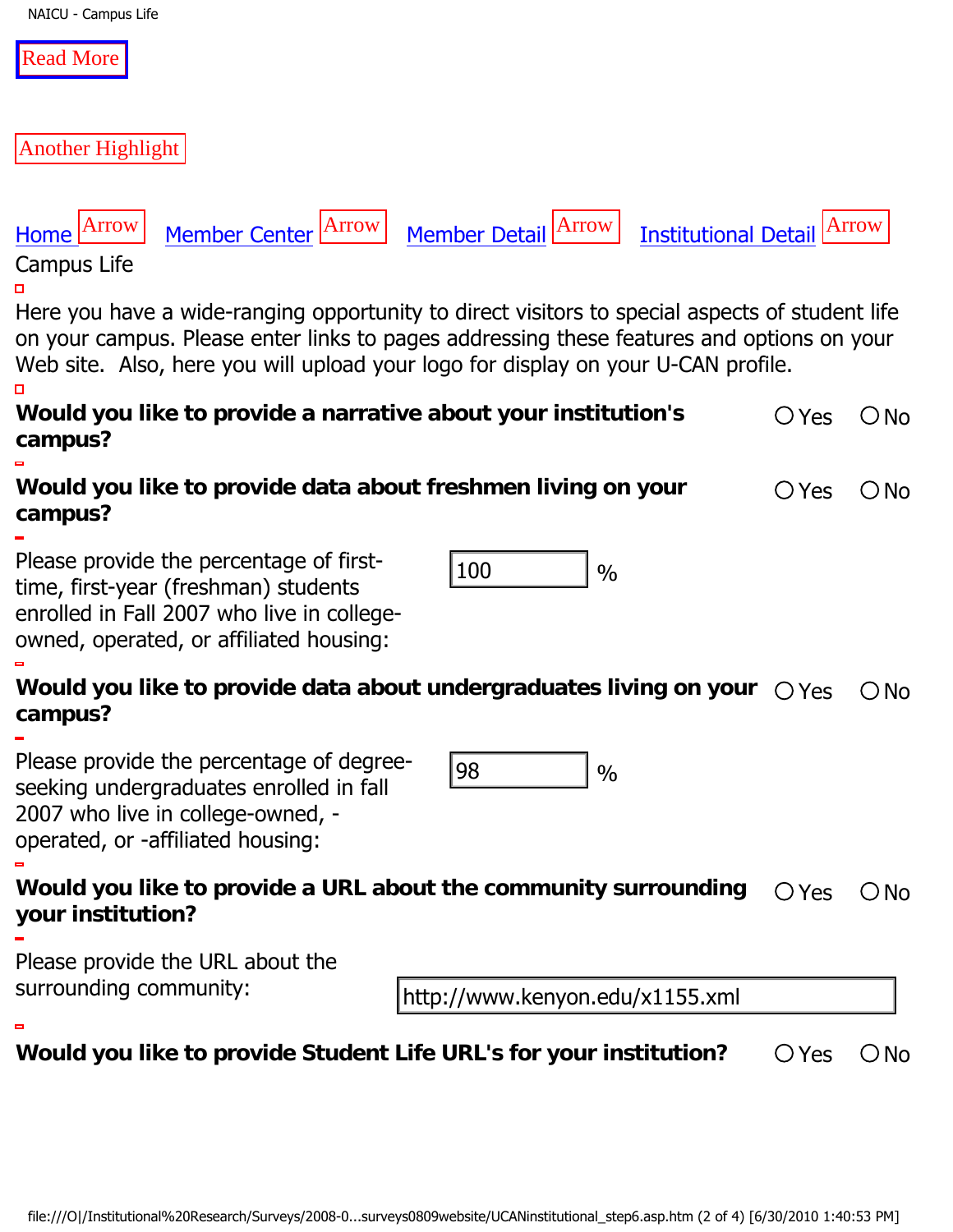Lectures & Outside Learning Opportunities:

Intercollegiate Sports:

Student Organizations:

Study Abroad:

Intramural & Club Sports:

Specialized Housing Options:

Community Service Opportunities:

Cultural & Arts Opportunities:

Religious & Spiritual Life:

Students with Disabilities:

Student Employment:

**Would you like to provide a Campus Safety Narrative?**  $\bigcirc$  Yes  $\bigcirc$  No

Please provide a narrative about your campus safety measures (50 words max.): Deportunities,<br>
intercollegiate Sports:<br>
Enter-Cliegiate Sports:<br>
Enter-Manual & Club Sports:<br>
Enter-Manual & Club Sports:<br>
Enter-Manual & Club Sports:<br>
Enter-Manual & Club Sports:<br>
Enter-Manual & Arts Opportunities:<br>
Ente

<u>faty includes</u>